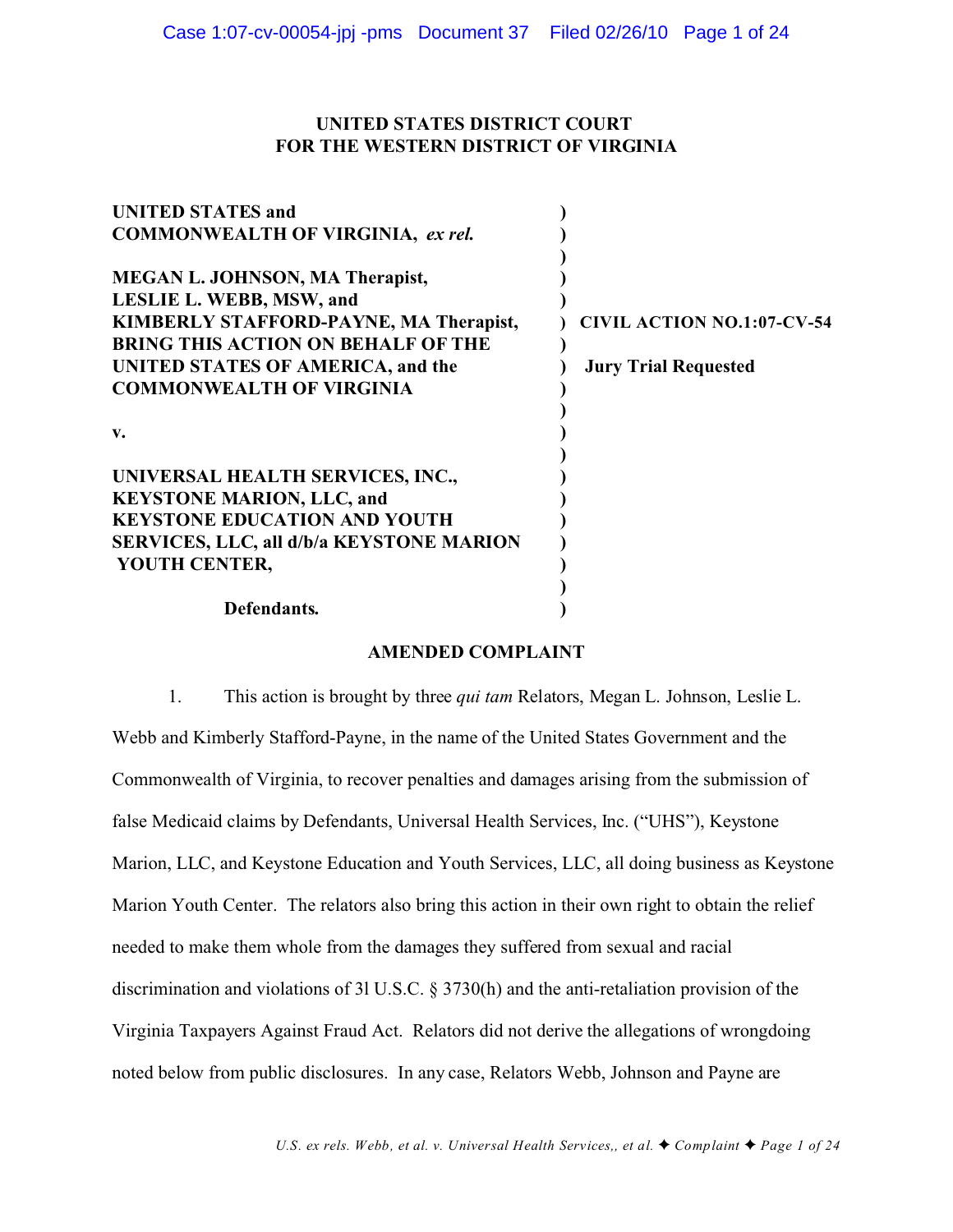#### Case 1:07-cv-00054-jpj -pms Document 37 Filed 02/26/10 Page 2 of 24

"original sources" of the information on which the allegations contained herein are based, as that term is defined in 31 U.S.C. §3730(e)(4).

#### **Jurisdiction And Venue**

2*.* This action arises under the False Claims Act, 31 U.S.C. § 3729 *et seq.* This Court has subject matter jurisdiction over this action pursuant to 31 U.S.C. § 3732(a) and 28 U.S. C. § 1331 in that this action arises under the laws of the United States. This Court has subject matter jurisdiction over relators' discrimination claims based on federal question jurisdiction pursuant to Section 706(f) of the Civil Rights Act of 1964, 42 U.S.C. section 2000e-5(f) and pursuant to 28 U.S.C. section 1331(a) and 1343(a)(3) and the Equal Pay Act, 29 U.S.C. section 201, *et seq.* And this Court has subject matter jurisdiction over the Virginia Taxpayers Against Fraud claims pursuant to 31. U.S.C. § 3732(b).

 3. Venue is proper in the United States District Court for the Western District of Virginia pursuant to 28 U.S. C. §§ 1391(b), and 1391(c), and under 31 U.S.C. 3732(a) because each defendant transacts business within the district, and the acts proscribed by the False Claims Act occurred within the district.

#### **The Parties**

4. Relator **Megan L. Johnson** is a citizen and resident of the United States and Virginia and resides in Wytheville, Virginia.

5. Relator **Leslie L. Webb** is a citizen and resident of the United States and Virginia and resides in the Western District of Virginia.

6. Relator **Kimberly Stafford-Payne** is a citizen and resident of the United States and Virginia and resides in Wytheville, Virginia.

7. Defendant **Universal Health Services, Inc.,** ("UHS") is a Delaware corporation with its headquarters in King of Prussia, Pennsylvania.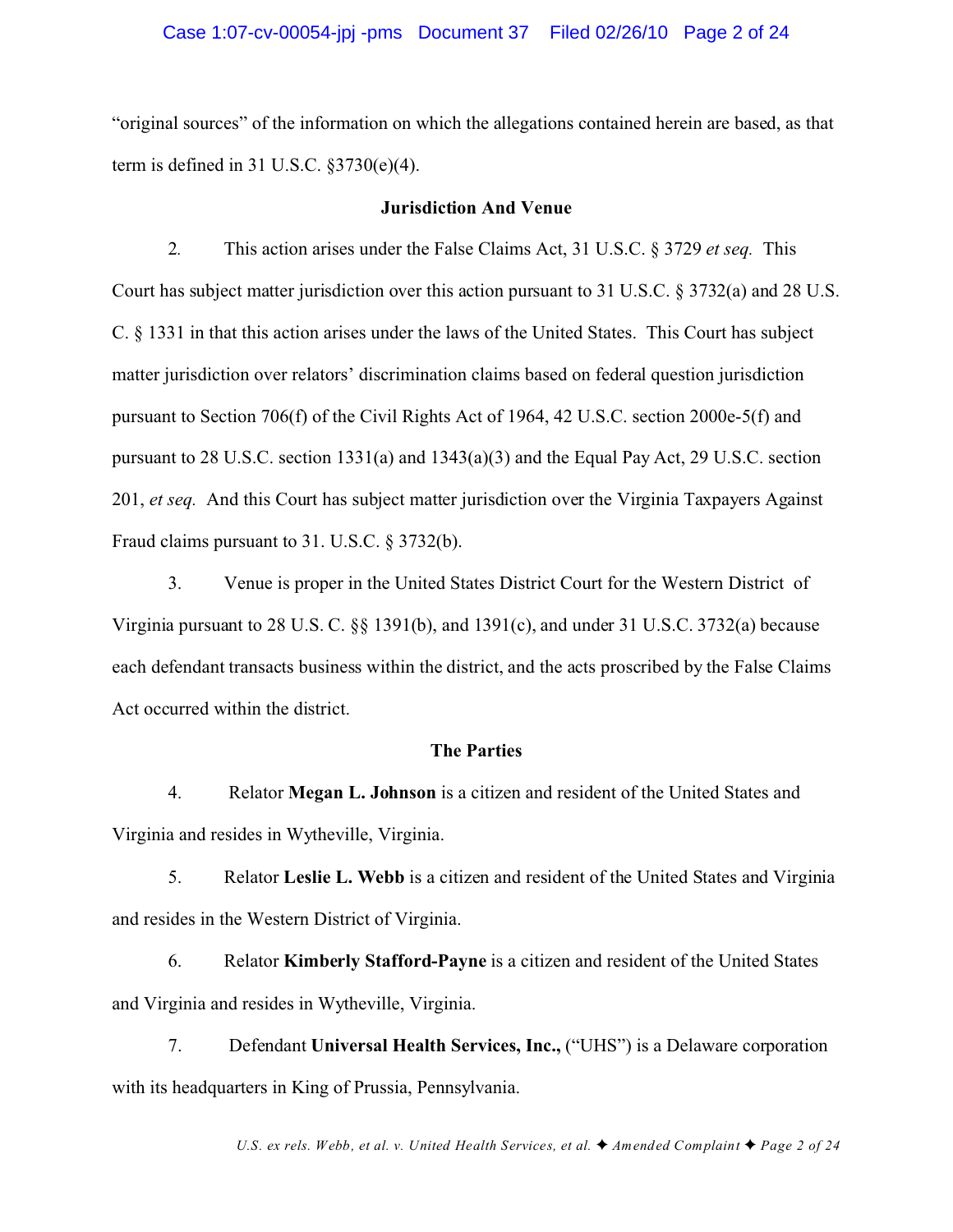#### Case 1:07-cv-00054-jpj -pms Document 37 Filed 02/26/10 Page 3 of 24

8. Defendant **Keystone Marion, LLC,** is a Virginia limited liability company with its principal office in Nashville, Tennessee.

9. Defendant **Keystone Education and Youth Services, LLC** ("KEYS") is a Tennessee limited liability company with its principal office in Nashville, Tennessee.

10. Upon information and belief, defendants are affiliates of each other. Unless otherwise denoted, the three defendants shall be referred to collectively as "Defendant." UHS indirectly acquired the other two defendants in or around October 2005; accordingly, UHS is not included in "Defendant" for allegations to the extent that they relate to events occurring prior to that time.

#### **Factual Allegations**

#### **A. Background**

11. On or around September 2004, Defendant began operating Keystone Marion Youth Center, a residential 48 bed treatment center for boys ages 11-17, who had serious mental health and behavior problems ("Youth Center"). The Youth Center is located in Smyth County, Virginia.

12. Relators Johnson, Webb and Payne are therapists who were employed by Defendant at the Youth Center.

13. With only a few exceptions, Defendant restricted admission to the Youth Center to residents who would qualify for reimbursement of their medical costs under the Medicaid program.

14. Pursuant to federal requirements governing the Medicaid program, including those in the State Medicaid Manual:

> i. each resident is limited to one individual therapy session per day, and a minimum of three per week;

*U.S. ex rels. Webb, et al. v. United Health Services, et al.*  $\blacklozenge$  Amended Complaint  $\blacklozenge$  Page 3 of 24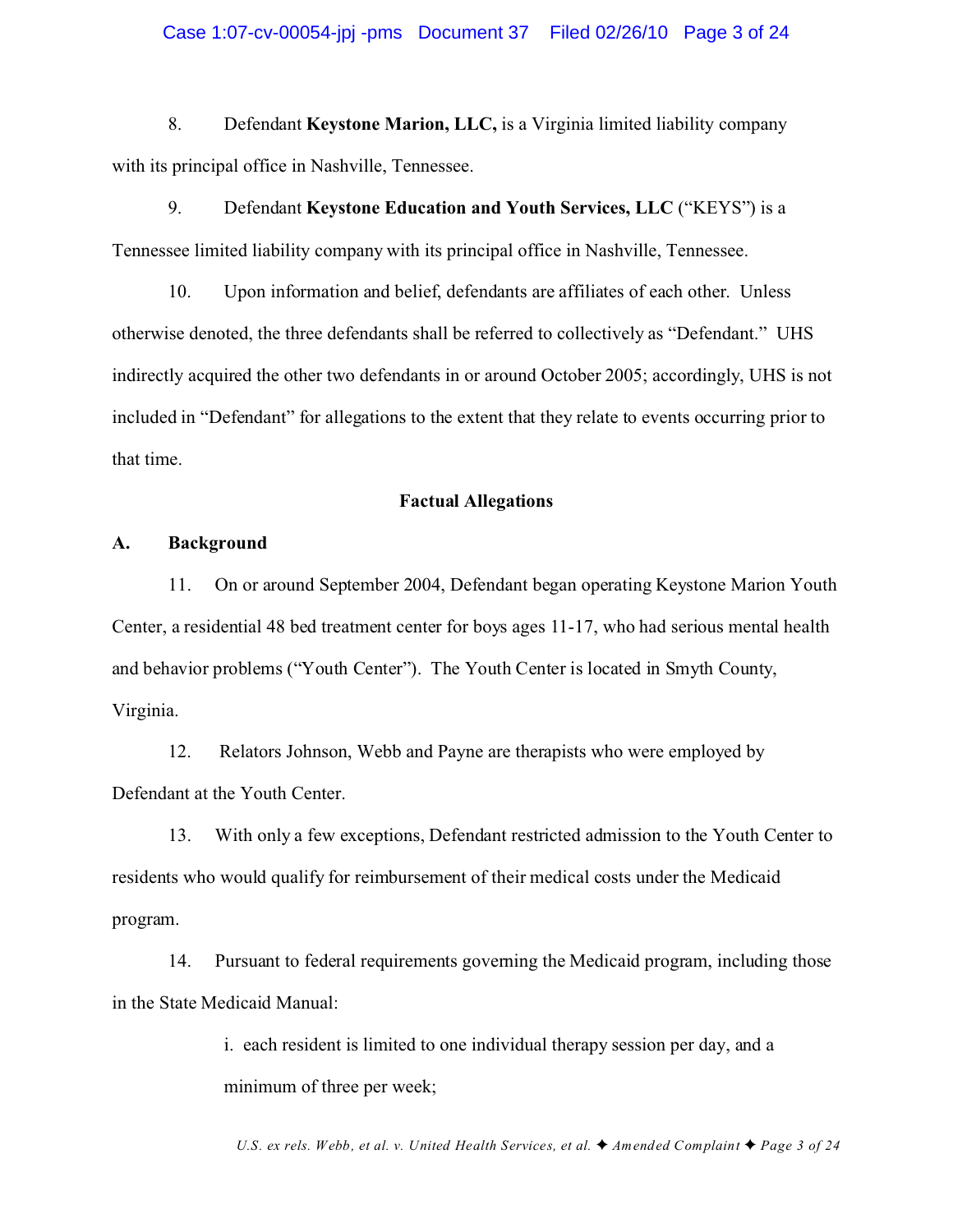ii. to stay eligible each resident had to receive at least 21 group sessions a month;

iii. Only services actually rendered may be billed;

iv. services must be billed to Medicaid within one year of service.

15. For each thirty-day treatment period for each resident, the treating therapist would prepare a 30-day Medicaid Review ("30-day Report"), which was required to be reviewed and signed by a physician.

16. On December 13, 2004, Defendant hired relator Webb to work at the Youth Center as a Master of Social Worker.

17. On April 25, 2005, and October 31, 2005, Defendant hired relators Johnson and Payne, respectively, to work at the Youth Center as Therapists.

18. Relator Leslie Webb, Master of Social Work, had privileges at the Youth Center and treated numerous Medicaid residents for psychiatric problems at this facility.

19. Dr. Cervantes was the Medical Director of Youth Center during this period.

20. David Duncan was the Administrator of Youth Center during this period and reported directly to Dr. Cervantes.

21. Kathy Smith was the Administrative Assistant of Youth Center during this period and reported directly to David Duncan. She was later promoted to Business Office Manager and reported directly to David Duncan.

22. Keith Lowry was the Clinical Director and Therapist Supervisor of Youth Center during this period and reported directly to David Duncan.

23. Joseph Beaty was a Licensed Clinical Social Worker of Youth Center during this period and reported directly to Keith Lowry.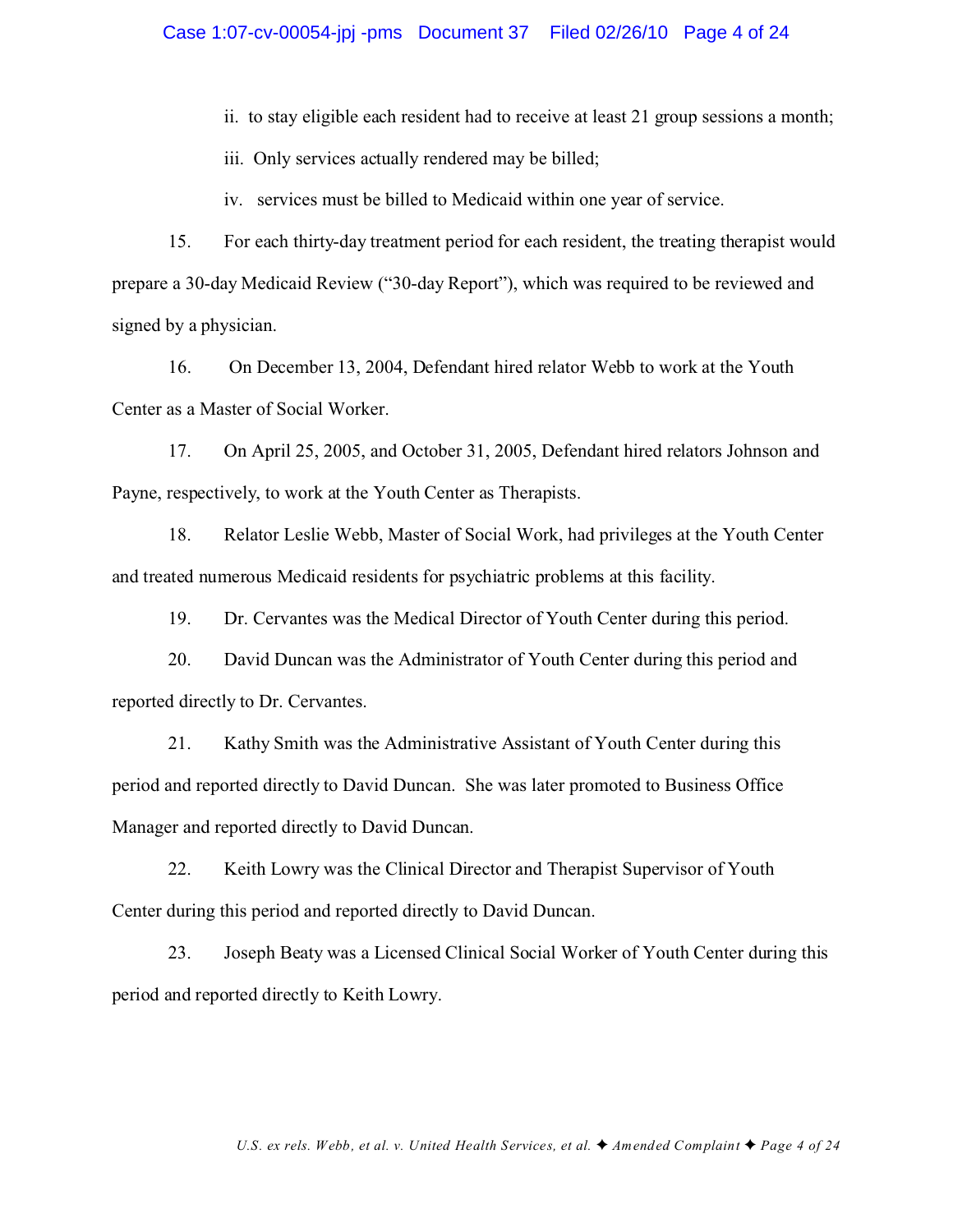# **B. False Medicaid Claims And Attempts By Defendant To Get Relators To Assist In The Fraud.**

24. Beginning in December 2004 and continuing through the present, Defendant engaged in various activities and techniques to increase improperly and fraudulently the amount of the reimbursement that Defendant received from Medicaid from its operation of the Youth Center, which resulted in Defendant filing or causing to be filed false claims to the Government for Medicaid reimbursement. These activities and techniques included the following:

- a. Billing Medicaid for services to residents for which there is no supporting documentation that the service was provided.
- b. regularly conducting psycho-therapy group sessions scheduled for fifty minutes for only ten to twenty minutes and billing Medicaid for full fiftyminute sessions.
- c. conducting all other group therapy sessions by unqualified staff and billing Medicaid as if they were conducted by qualified staff.
- d. regularly billing Medicaid for group therapy sessions that did not occur.
- e. billing Medicaid for a "drive by" five-minute interaction with a resident in a hallway or public room as a thirty-minute individual therapy session.
- f. provoking ("escalating") a resident so that the resident's reaction would serve to justify a longer length of stay in order to increase the Medicaid reimbursement for that resident.
- g. billing Medicaid for therapy sessions conducted by unlicensed therapists when they were no longer under supervision towards licensure.
- h. having non-clinical staff improperly alter the therapists' records to justify or increase Medicaid reimbursement.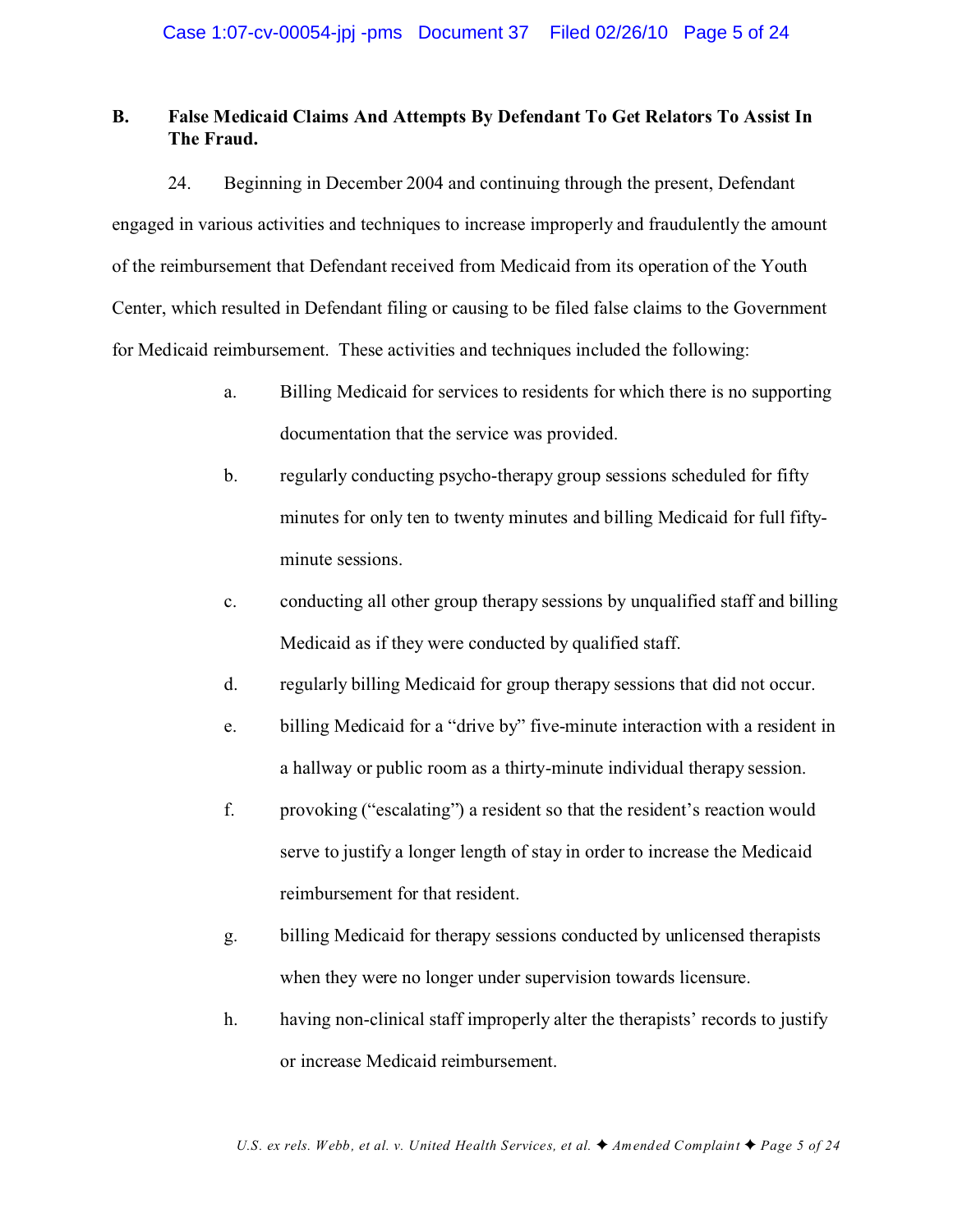- i. delaying the discharge of residents who were ready for discharge in order to increase Medicaid reimbursement.
- j. deliberately understaffing the Youth Center so that it was impossible to comply with Medicaid standards without all of the therapists working an average of at least 60 hours a week, which they did not do.
- k. inappropriately admitting as residents persons with known tendencies for violence and/or sexual predation and thereby placing the other residents at an unacceptable risk of violence and sexual assault.
- l. physically abusing residents and allowing and/or encouraging other residents to do the same, including inappropriately using physical restraints on residents, sexually exploiting them, and subjecting them to hazing.
- m. failing to respond appropriately to positive test results for illegal drug use by residents.
- n. routinely failing to report resident-on-resident assaults, resident-on-staff assaults, staff-on-resident assaults, and absences by residents without leave (AWOL) from the Youth Center to avoid loss of revenue from Medicaid for those residents.

25. While relators are able to include the identity of some of the specific residents and dates related to the false claims in the compliant, relators are unable to plead all of the details of those claims because the necessary information is in the control and custody of Defendant.

26. During this time period, in the treatment of the residents, Defendant improperly involved and limited the involvement of the psychiatrists in ways that were illegal, fraudulent, and contrary to Medicaid requirements. The psychiatrist involved was typically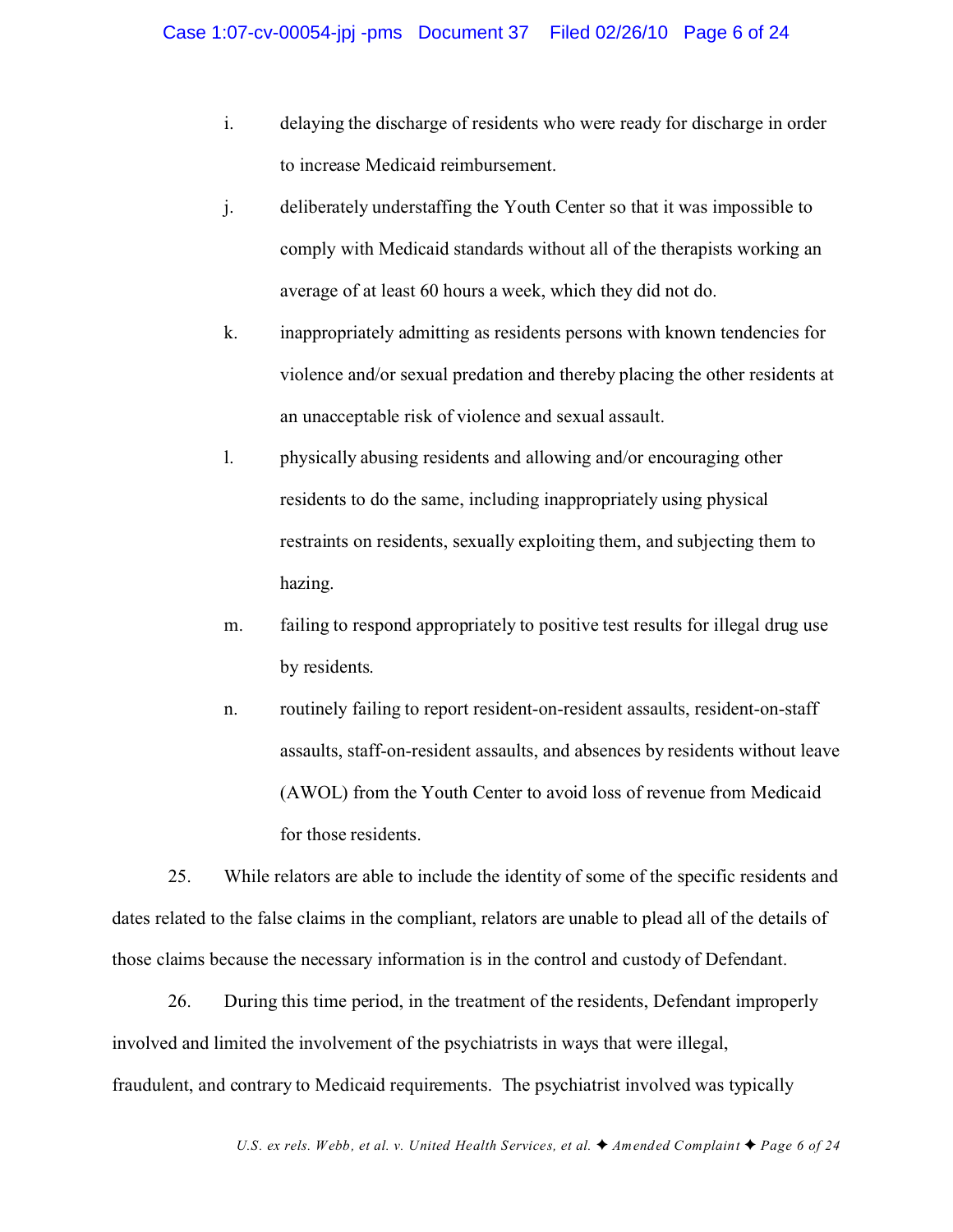Alfredo Cervantes, M.D. Those ways included:

- a. routinely failing to have the psychiatrist conduct the initial assessment of a resident within the first 24 hours of admittance.
- b. routinely failing to have the psychiatrist complete the Physician's Initial Treatment Plan ("PIT").
- c. routinely failing to include the psychiatrist in treatment team meetings and/or multi-disciplinary team meetings.
- d. obtaining the psychiatrist's authorizing signature for Master Treatment Plans ("MTP") and 30 Day Summary/Reviews without first providing the details of the plans and/or summaries for his review.
- e. obtaining the psychiatrist's authorizing signature on documentation for treatment that had occurred weeks or even months earlier, or for treatment that did not occur at all.
- f. obtaining the psychiatrist's authorizing signature on back-dated documentation for treatment that was created weeks or even months after the treatment had occurred, or for treatment that did not occur at all.
- g. routinely failing to have the psychiatrist on the premises during regular business hours.
- h. routinely failing to have the psychiatrist properly assess residents prior to admissions.
- i. routinely failing to have the psychiatrist supervise the therapist.
- j. routinely failing to have the psychiatrist participate and/or confirm that the therapy sessions were being conducted in accordance with the PIT and MTP's by qualified staff.
- k. routine prescription and administration of drugs to residents on a wholesale basis without regard to the individual circumstances and condition of the individual resident.
- 27. From December 2004 through June 2006, Defendant billed Medicaid for the

treatment of certain residents even though the 30-day Report, therapy progress notes, master

treatment plans, treatment plan review, and other documentation for that resident that were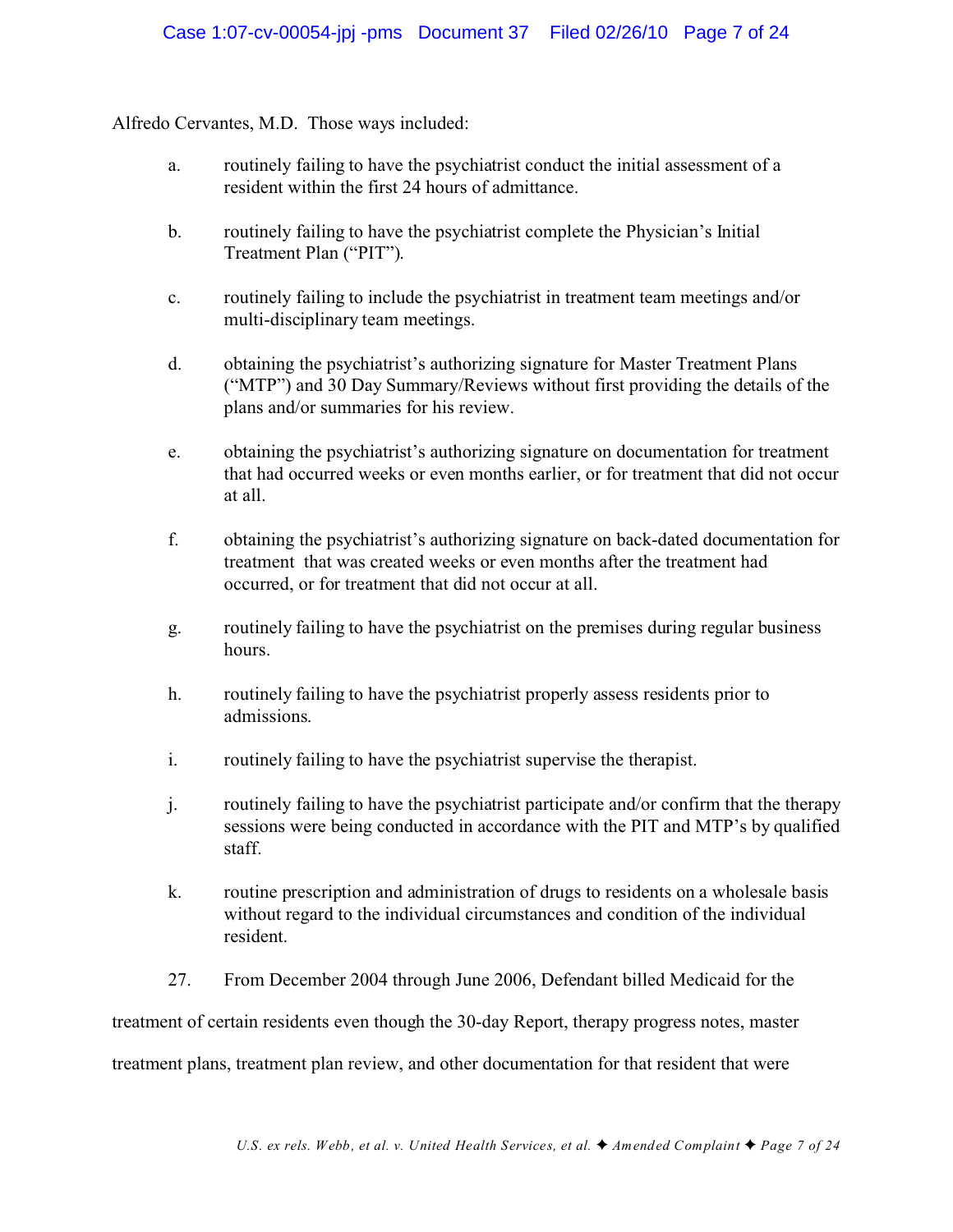## Case 1:07-cv-00054-jpj -pms Document 37 Filed 02/26/10 Page 8 of 24

prerequisites for Medicaid reimbursement were nonexistent and/or missing. Residents for whom services were billed to Medicaid but for which that was no documentation and the periods of service include the following:

| a) | P.F. <sup>1</sup> March 29, April 11, 12, 20, 22, June 29, 2005 |
|----|-----------------------------------------------------------------|
| b) | J.G. April 12, 28, May 24, June 26, 2005                        |
| c) | J.L. May 7, 12, 13, June 3, 2005                                |
| d) | K.B. February 1, 9, 11, 14, 15, 16, 2005                        |
| e) | M.C. January $2005 -$ June $2005$                               |
|    |                                                                 |

28. Kathy Smith ordered the therapists to use "creative writing techniques" in their reports to exaggerate those aspects of a resident that would support diagnoses that would justify a longer length of stay for that resident.

29. Each therapist was assigned a daily group therapy session to conduct, Monday through Friday. Although the group therapy sessions were to last for 50 minutes, therapists Craig Shay and Joseph Beaty would typically begin a session 30 to 45 minutes later than the scheduled start time, and the session would then last only for the remaining scheduled time — 10 to 20 minutes. However, those therapists would document the session as having been conducted for the full 50 minutes and Defendant billed Medicaid accordingly.

30. Defendant, through its employees and agents, specifically, but not limited to, David Duncan, Kathy Smith, Rebecca Young, Keith Lowry, Joseph Beaty, Dr. Alfredo Cervantes and Christine Furches, repeatedly directed the therapists to report fraudulently that therapy sessions were being conducted even though the sessions were not conducted at all and/or completed, purportedly as an effort to "reduce our workloads." Defendant billed Medicaid for sessions that were not conducted at all.

 $1$  Only initials of the residents are disclosed in this complaint to preserve the confidentiality of their treatment. Relators have knowledge of their first and last names.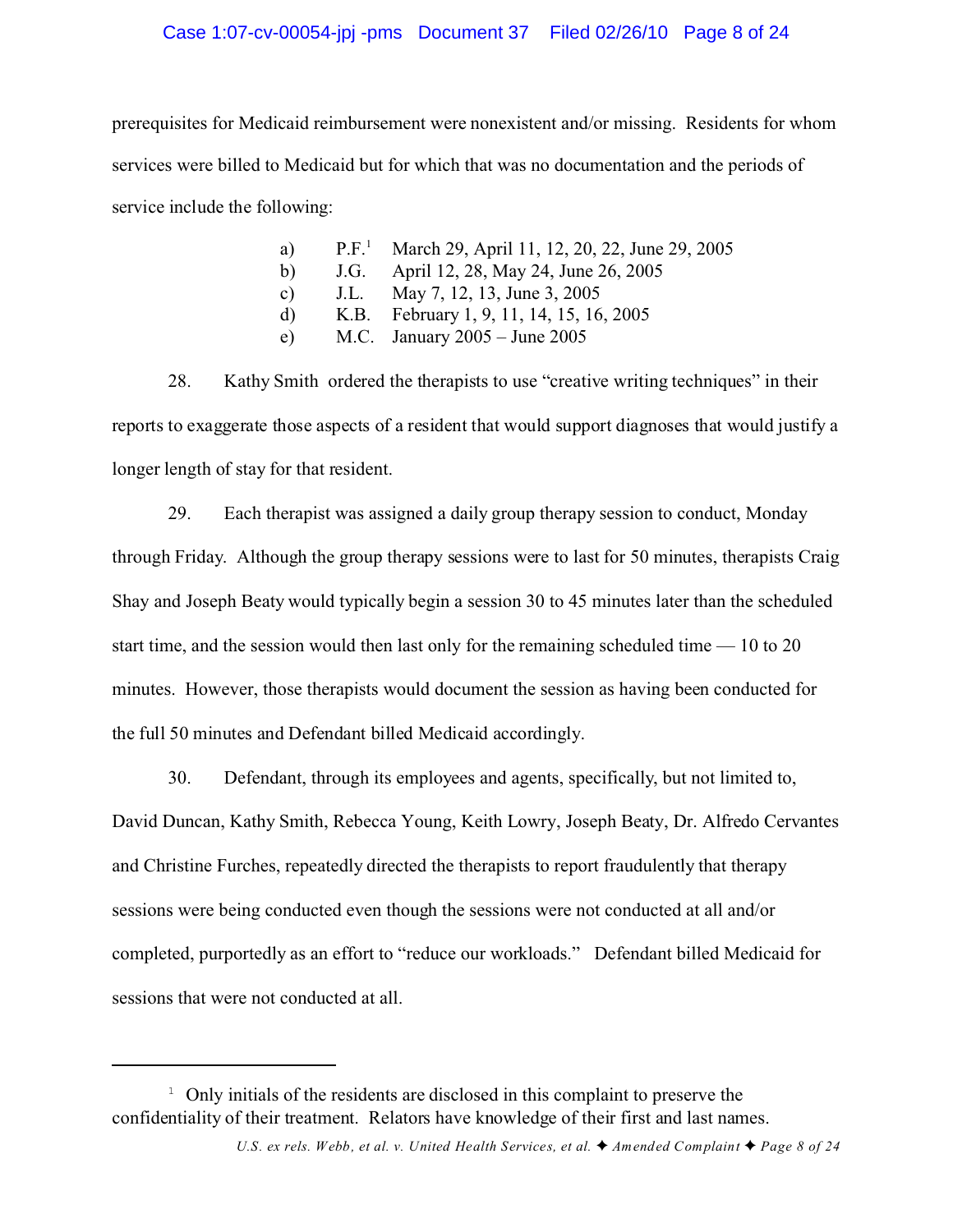#### Case 1:07-cv-00054-jpj -pms Document 37 Filed 02/26/10 Page 9 of 24

31. Defendant, through its employees, specifically, but not limited to, David Duncan, Kathy Smith and Keith Lowry, encouraged the therapists to falsify documentation by writing therapy notes for sessions that did not occur; to create therapy notes for the male therapists for sessions that were not completed and to complete reports for residents who had not yet been seen for therapy and to falsify many aspects of reporting in the documentation. For example, for the two-week period beginning April 21, 2006, residents whose records show them participating in therapy sessions that did not occur include the following: C.B., S.H., B.H., M.H., J.I., R.S., E.B.

32. Defendant also encouraged the therapists to complete therapy notes for what was referred to as "drive-by" therapy, a term coined by Joseph Beaty and Keith Lowry. "Drive-by" therapy was basically stopping a client in the hallway and speaking with them for a period of less than 5 minutes and reporting it as a completed 20-30 minute therapy session.

33. On July 1, 2006, Defendant terminated the required supervision of relator Johnson towards licensure that was being provided by Keith Lowry. However, Defendant continued to have relator Johnson conduct therapy sessions and to bill Medicaid for them even though those sessions were ineligible for Medicaid reimbursement because of the lack of supervision towards licensure.

34. The discharges of residents were delayed to the beginning of the next month only so Medicaid reimbursement would thereby be increased since Medicaid would pay through the end of the month and the occupancy levels would reflect the expectations of the Corporate office. Residents whose discharges were delayed in this way included the following:

#### J.R., P.H., R.S., J.I.

35. Defendant, acting through David Duncan and other staff, would purposefully

*U.S. ex rels. Webb, et al. v. United Health Services, et al.*  $\blacklozenge$  Amended Complaint  $\blacklozenge$  Page 9 of 24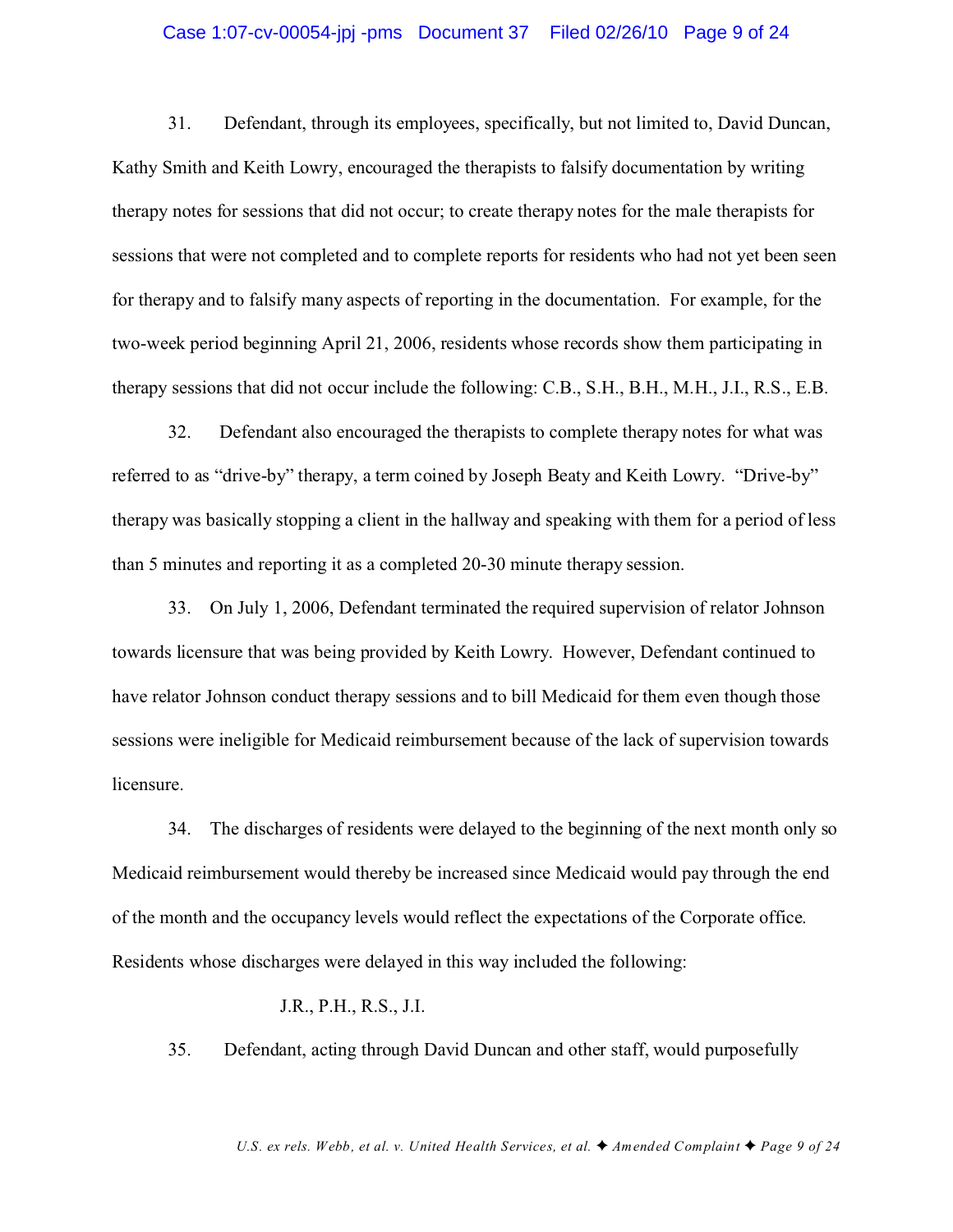#### Case 1:07-cv-00054-jpj -pms Document 37 Filed 02/26/10 Page 10 of 24

"escalate" residents to decompensation (reducing the sense of mental balance) to achieve approval for longer lengths of stay and thereby increase the reimbursement from Medicaid. Duncan would also encourage negative behavior by residents by rewarding negative behavior and ignoring positive behavior of the residents. Those residents who were treated in this manner included the following: E.B., R.S, J.R., K.M., D.J., J.I., R.S., and J.J.

36. In March 2006 Christine Furches, Third Shift Supervisor and Peter Blair, Medical Records Clerk, approached Relator Webb and requested that she change the reporting periods on reports that were more than one year old to a date less than one year old so Defendant could submit a request for reimbursement from Medicaid for those services. She refused.

37. In May 2006 Realtor Webb was approached by Peter Blair, who asked her to reprint and resign a report that had been turned in approximately February 2006, approximately three months prior for resident C. B., which Webb had been told had been lost.

38. In or around May 2006, Relator Webb reported to Deborah Fahr, Ph.D., that documentation of the residents' treatment was missing and continued to disappear and that this had been a problem since December 2004.

39. Kathy Smith, the Administrative Assistant, demanded that all therapists provide her with their computer passwords, which would allow her or other unauthorized persons to have access to, and to rewrite, a therapist's reports after the therapist had signed and submitted the documentation. Smith also demanded that the therapists remove page numbers from their reports to facilitate other staff members turning in delinquent reports and/or making it less noticeable to the therapists and to Medicaid that sections of their reports were being recreated by non-clinical staff who were not directly involved in the care of the residents.

40. On June 2, 2006, relators reported to Deborah Jones and Nan Neese, Human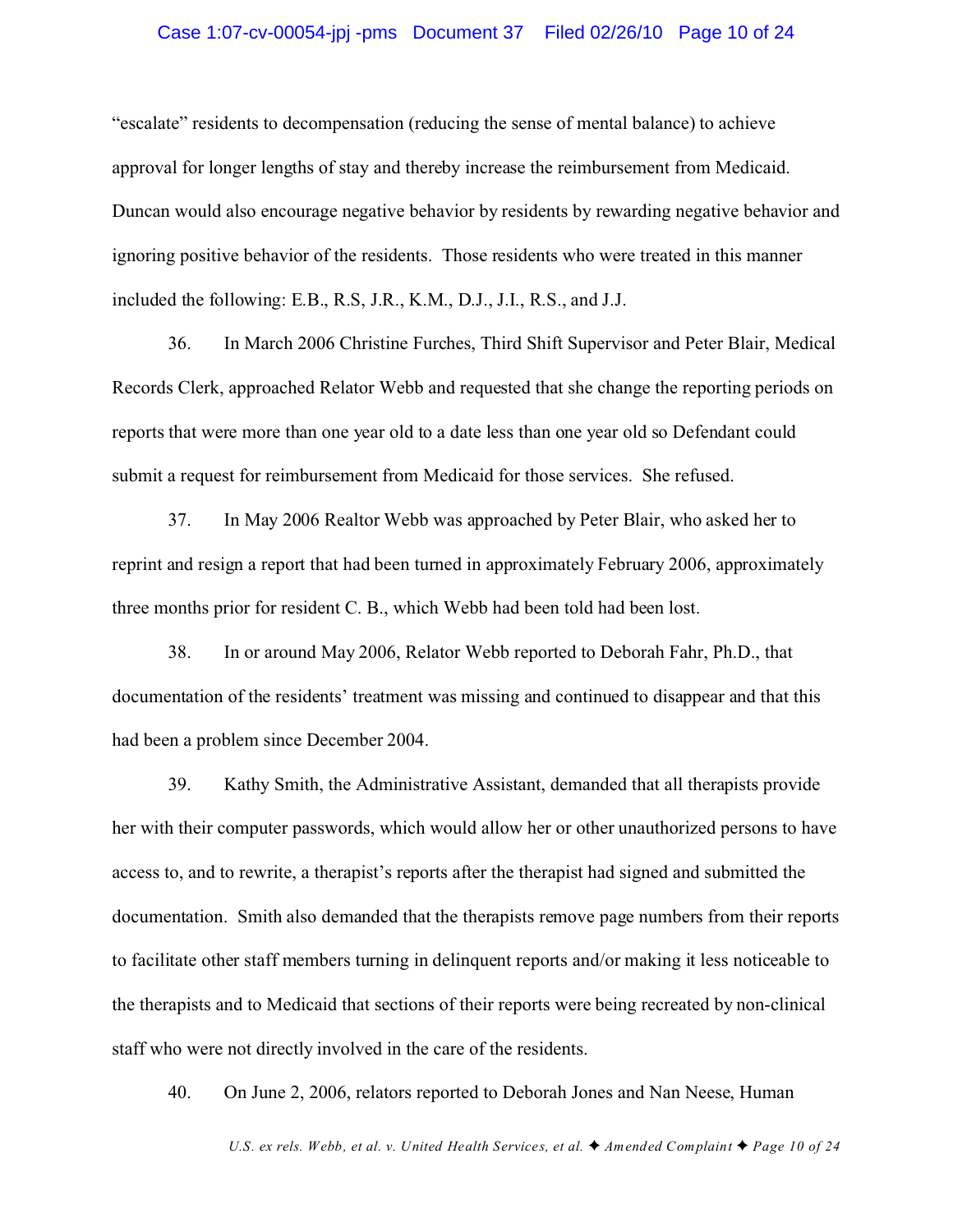#### Case 1:07-cv-00054-jpj -pms Document 37 Filed 02/26/10 Page 11 of 24

Rights Advocates, that documents that had been altered improperly by non-clinical staff members were repeatedly being placed in the residents' charts. At that time, Jones and Neese conducted a random chart audit in which they both saw the falsified documents.

41. After conducting a detailed analysis, Deborah Fahr, Ph.D., concluded that, if the requirements according to the caseload and Medicaid guidelines were being met, the therapists could not complete their tasks in less than 60 hours per week. However, Joseph Beaty and Keith Lowry did not consistently work more than 40 hours a week.

42. Approximately April 24 - May 20, 2006, Realtor Payne reported to Deborah Fahr, Ph.D., that multiple instances of false billing had been taking place evidenced by the lack of therapists to cover the minimum amount of therapy sessions required by Medicaid. Defendant instructed the therapists to include more than 10 residents in therapy groups, even though Medicaid regulations limited the group to 10 residents. This group never appeared to take place as floor staff reported that these residents were left on their units while all others were taken to scheduled group therapy sessions, and Medicaid was billed for these nonexistent therapy groups.

43. During Relators' employment at Youth Center, they were provided with identification badges that were used to swipe through the time clock to document work hours. Initially, relators were told by administration to swipe upon arrival and departure. However, administration later instructed relators to only swipe once daily, upon arrival. Then again relators were asked to swipe twice per day at any time during the day, and then it was change back to swipe only once a day - making it impossible for administration to document the amount of hours for any employee during a given day.

44. Residents reported to relators that Joseph Beaty was not completing the required

*U.S. ex rels. Webb, et al. v. United Health Services, et al.*  $\blacklozenge$  *Amended Complaint*  $\blacklozenge$  *Page 11 of 24*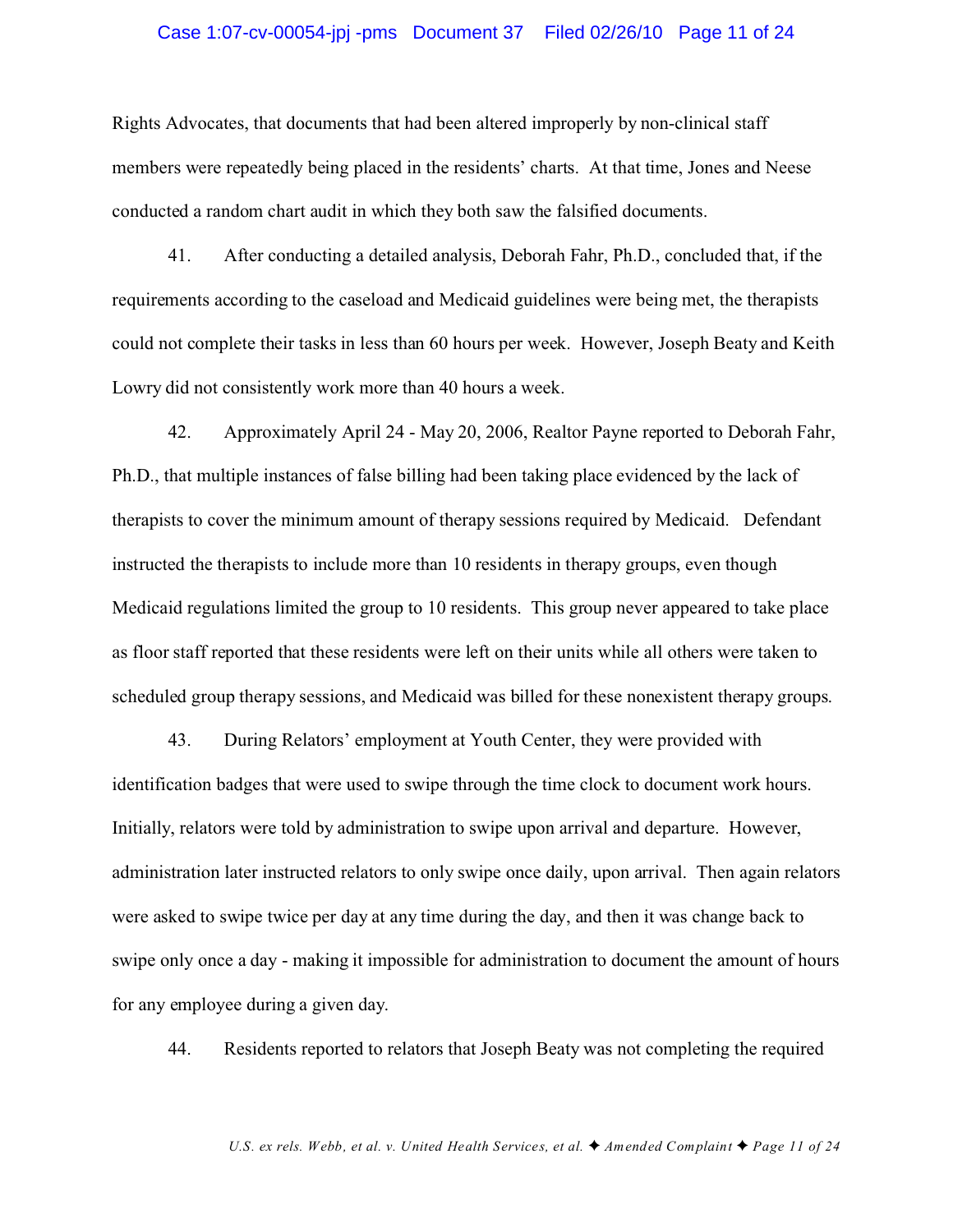#### Case 1:07-cv-00054-jpj -pms Document 37 Filed 02/26/10 Page 12 of 24

individual therapy sessions with them as required under Medicaid regulations, however, Defendant was billing for therapy sessions that never took place.

45. Between April 21, 2006 and May 3, 2006 Relator Webb was on vacation and upon her return was instructed by Keith Lowry and Kathy Smith to complete therapy notes for her clients for her vacation period. Relator Webb refused to complete the documentation for sessions that had not occurred during her absence.

46. Dr. Cervantes, Medical Director of Youth Center instructed Relator Webb to complete a 30-day Medicaid Review for the residents to whom she had given only two of the approximate 36 sessions required for Medicaid billing.

47. Upon information and belief, Defendant is continuing to engage in the practices described above to the present.

47a. The above-mentioned practices of Defendant constituted a substantial failure to deliver the services to the residents for which it was paid by Medicaid. Instead, Defendant managed the Youth Center as a correctional facility rather than as a therapeutic one. Consequently, residents were typically harmed, rather than helped, by their stay at the Youth Center. Thus, the billings for those "services" that Defendant submitted to Medicaid were inherently false and/or fraudulent.

### **C. Harassment Of, And Discrimination and Retaliation Against Relators.**

48. During her employment, Webb was sexually harassed by Joe Beaty, whose duties included supervising Webb's clinical supervision for licensure. Beaty made sexually explicit comments to her, discussed watching pornographic movies with his wife, engaged in inappropriate touching and sent her e-mails with sexually implicit content.

49. During her employment, Webb was discriminated against due to her sex in the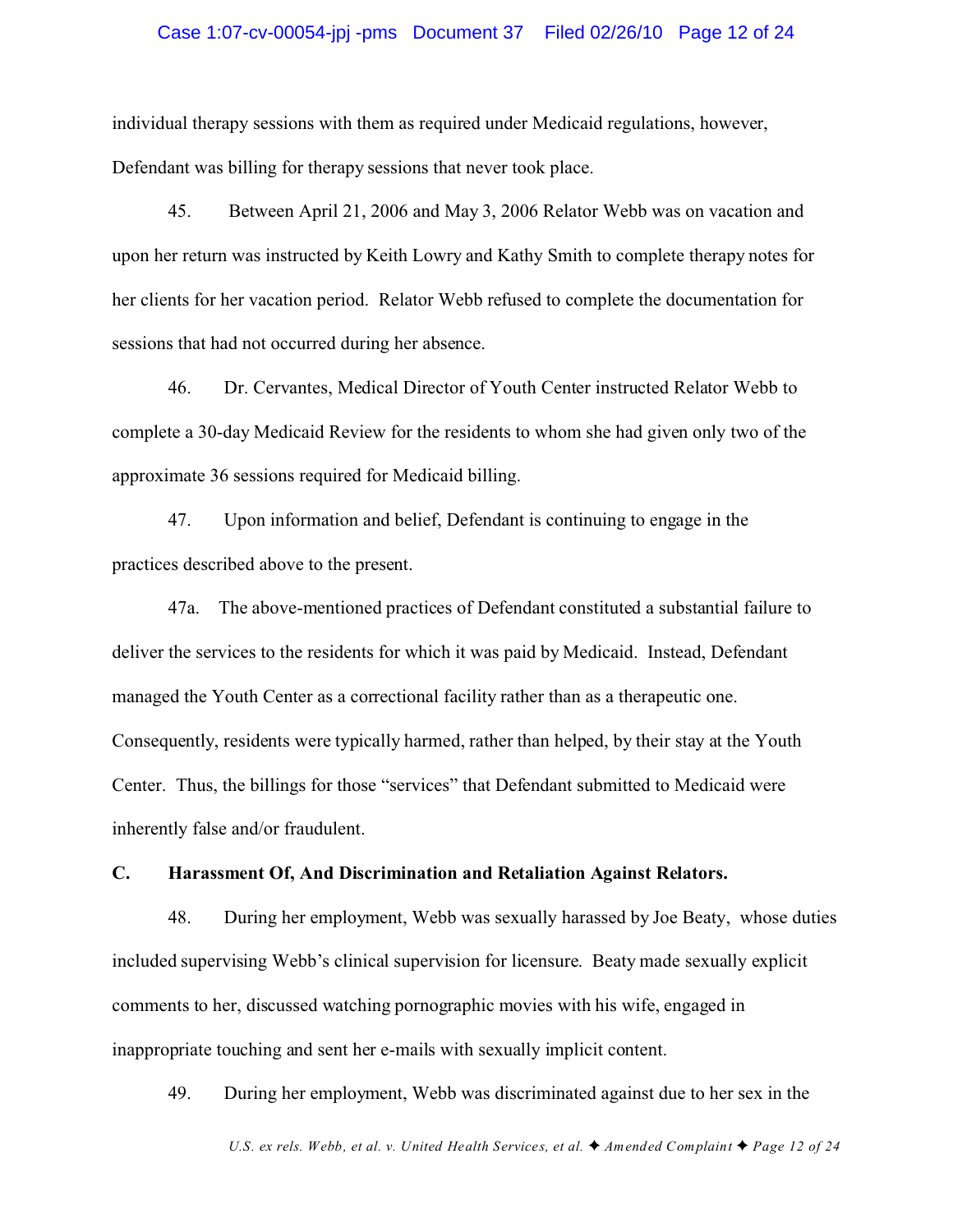following ways:.

- (a) Office space and computers provided to her were inferior to those provided to male therapists;
- (b) Documentation requirements and workload was greater than for male therapists;
- (c ) The security access for her office was less than for male therapists;
- (d) Joe Beaty was provided with a transcriptionist while female therapists were not; and
- (e) Female therapists were paid less than similarly situated male therapists.

50. As another act of sex discrimination, and/or because Webb had refused to go along with the Medicaid fraud and triggered the investigation of the Youth Center by the Virginia licensing authorities, Defendant retaliated against Webb by discharging her on June 13, 2006. Prior to that date, as a result of Defendant's improper actions, Webb felt forced to tell Defendant that she was going to resign as of the end of June 2006.

51. At the time of the discharge, Webb was performing at a level that met her employer's legitimate job expectations.

52. From November 2005 through March 2006, Payne was also sexually harassed by Beaty. Beaty made sexually explicit comments to her, made solicitations for neck massages, showed her clothing on the Internet that he thought would look good on her and sent inappropriate e-mails. During a portion of that time, he was Payne's supervisor.

53. During her employment, Payne was discriminated against due to her sex in the following ways: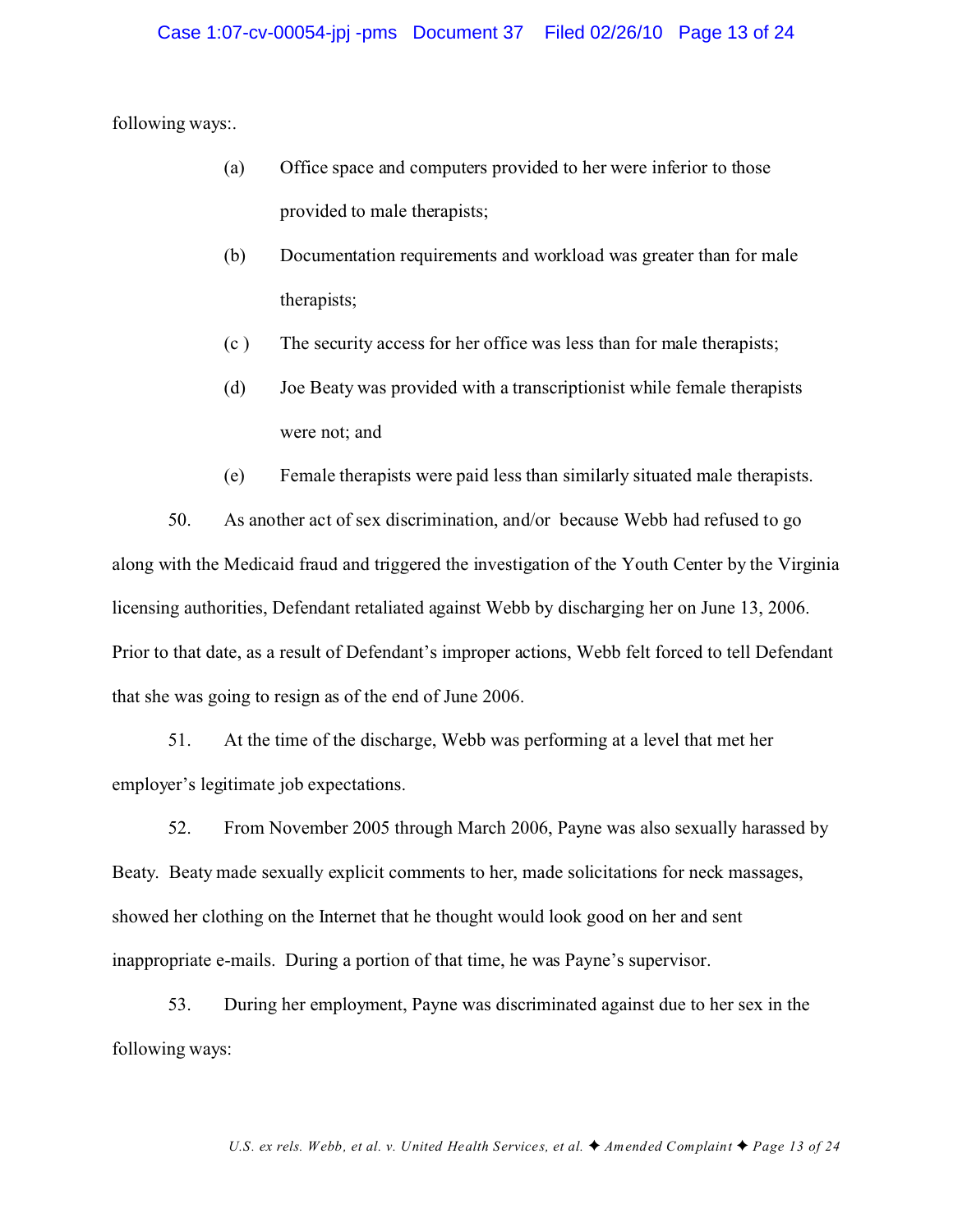- (a) Office space and computers provided to her were inferior to those provided to male therapists;
- (b) Documentation of female therapists' work was "lost" by Defendant's utilization review staff and later found in its possession in an attempt to sabotage the performance of female therapists, including Payne;
- (c ) Payne and other female therapists were expected to carry case loads of 8 to 12 residents, while Beaty, a male therapist, was required to carry a case load of only four residents; and
- (d) Denied sick leave.

54. Payne was subject to various on-the-job forms of sexual harassment and sexual discrimination by co-workers and supervisors. On information and belief, Payne alleges that the male employees were not subjected to such treatment. Defendant condoned and ratified this misconduct and took no action to stop it, although Defendant was aware of such misconduct.

55. After Payne reported the harassment and Beaty was terminated by corporate office personnel and after Payne had refused to go along with the Medicaid fraud and triggered the investigation of the Youth Center by the Virginia licensing authorities, Defendant retaliated against Payne, including taking the following actions:

- (a) Defendant refused to hire a replacement for Beaty and shifted his caseload onto Payne and other female therapists; and
- (b) Paperwork was "lost" and reprimands were threatened if Payne did not reproduce it after reporting human rights and licensure violations.

56. As a result of Defendant's improper actions, Payne was constructively discharged when she was forced to resign on June 16, 2006.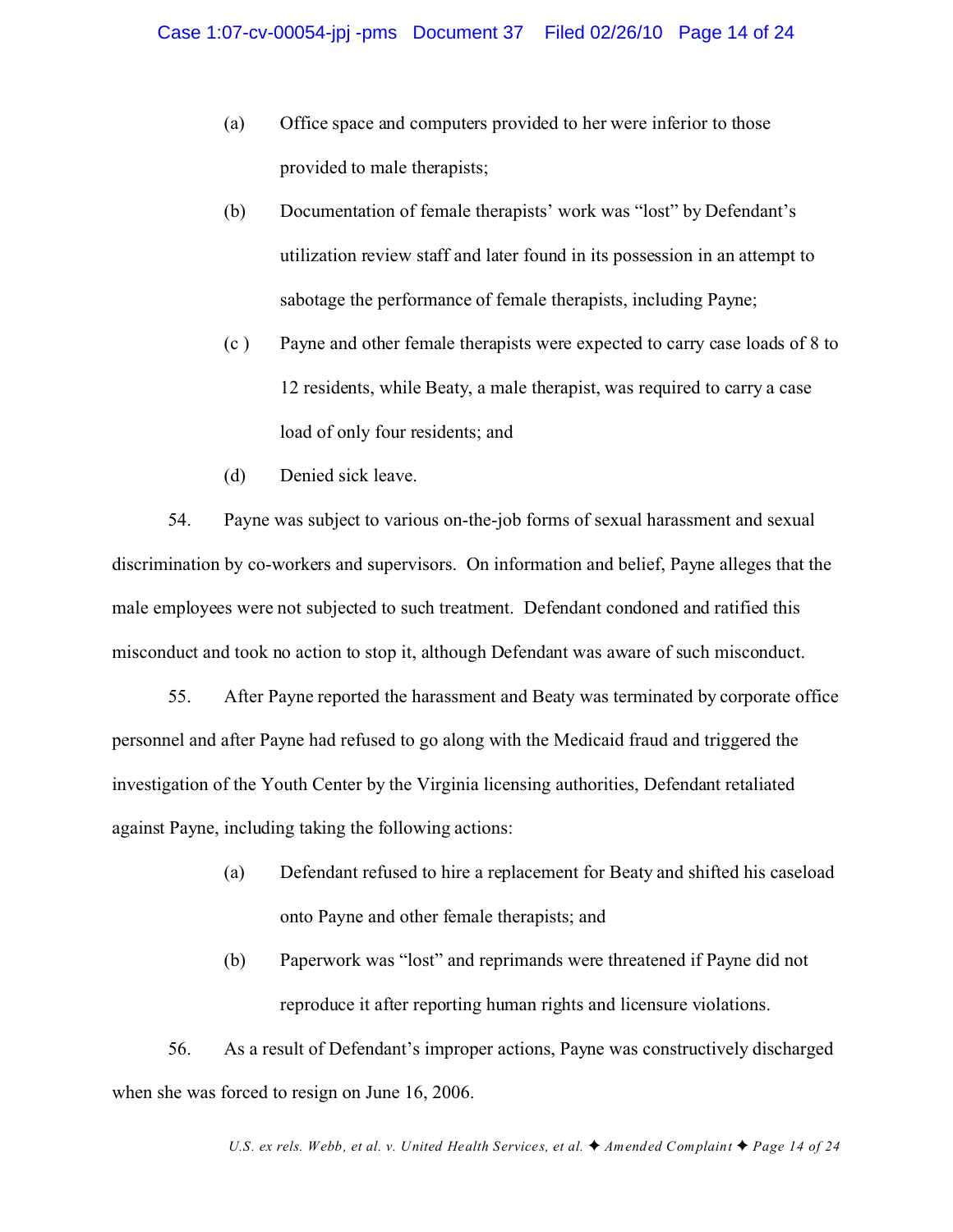#### Case 1:07-cv-00054-jpj -pms Document 37 Filed 02/26/10 Page 15 of 24

57. During her employment, Johnson was discriminated against due to her sex and race in the following ways:

- (a) Office space and computers provided to her were inferior to those provided to male therapists;
- (b) Documentation requirements and workload were greater than for male therapists;
- ( c) Black therapists were paid less than similarly situated white therapists; and
- (d) Johnson received fewer opportunities for supervision toward licensure than similarly situated white therapists.

58. Johnson was subject to various on-the-job forms of race and sexual discrimination by co-workers and supervisors. On information and belief, Johnson alleges that male employees were not subjected to such treatment. Defendant condoned and ratified this misconduct and took no action to stop it, although the defendant was aware of such misconduct.

59. As another act of sex and/or race discrimination, and/or because Johnson had refused to go along with the Medicaid fraud and triggered the investigation of the Youth Center by the Virginia licensing authorities, Defendant retaliated against Johnson by discharging her on August 22, 2006.

60. At the time of their respective discharges, Webb, Payne and Johnson were performing at a level that met their employer's legitimate job expectations.

61. Webb, Payne and Johnson each has exhausted her administrative remedies for her discrimination claims and has received her right to sue letter from the U.S. Equal Employment Opportunity Commission.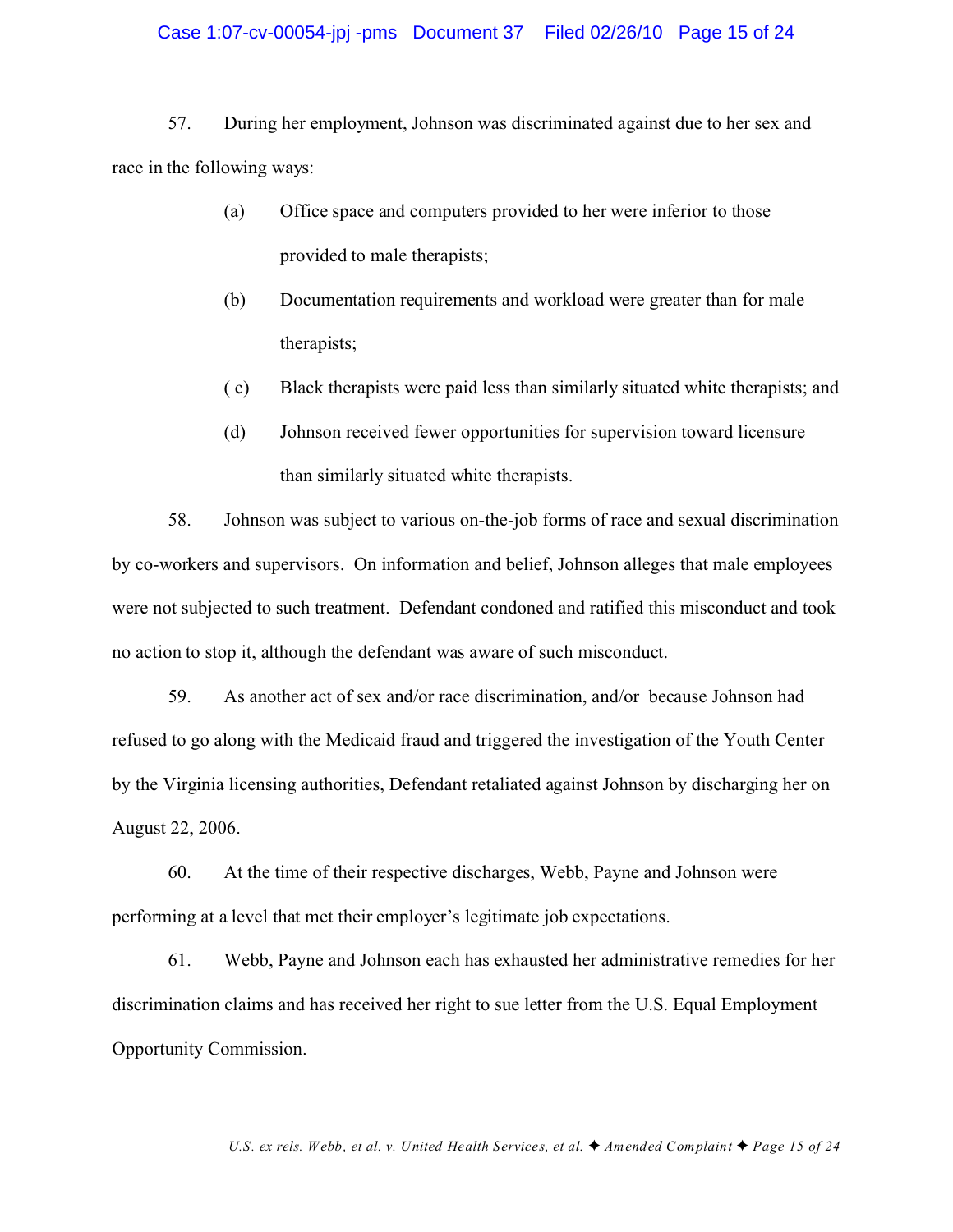#### **Count I -- False Claims Act Violations**

62. Relators Webb, Johnson and Payne hereby incorporate and re-allege herein the previous paragraphs as if fully set forth herein.

63. In submitting the false Medicaid claims to the Government, Defendant falsely certified, expressly and/or implicitly, compliance with all Medicaid rules and regulations.

64. By engaging in the acts set forth above, Defendant, by and through its agents, officers and employees, in violation of the False Claims Act, 31 U.S.C. §§ 3729-3733, (i) knowingly presented or caused to be presented to the Government numerous false or fraudulent claims for payment or approval, (ii) knowingly made, used or caused to be made or used, false records or statements to get a false or fraudulent claim paid or approved by the Government; (iii) conspired to defraud the Government by getting a false or fraudulent claim allowed or paid; and/or committed other violations listed of the False Claims Act set forth in § 3729(a)(4)-(7).

65. The United States has been damaged as a result of Defendant's violations of the False Claims Act in amounts to be proven at trial.

66. The United States is entitled to treble damages based upon the amount of damage sustained by the United States as a result of Defendants' violations of 3l U.S.C. § 3729.

67. The United States is entitled to a civil penalty of between \$5,000.00 and \$10,000.00 as required by 31 U.S.C. § 3729(a) for each violation of the False Claims Act by the Defendants.

68. Relators are also entitled to reasonable attorneys' fees and costs pursuant to 31 U.S.C. § 3730(d)(1).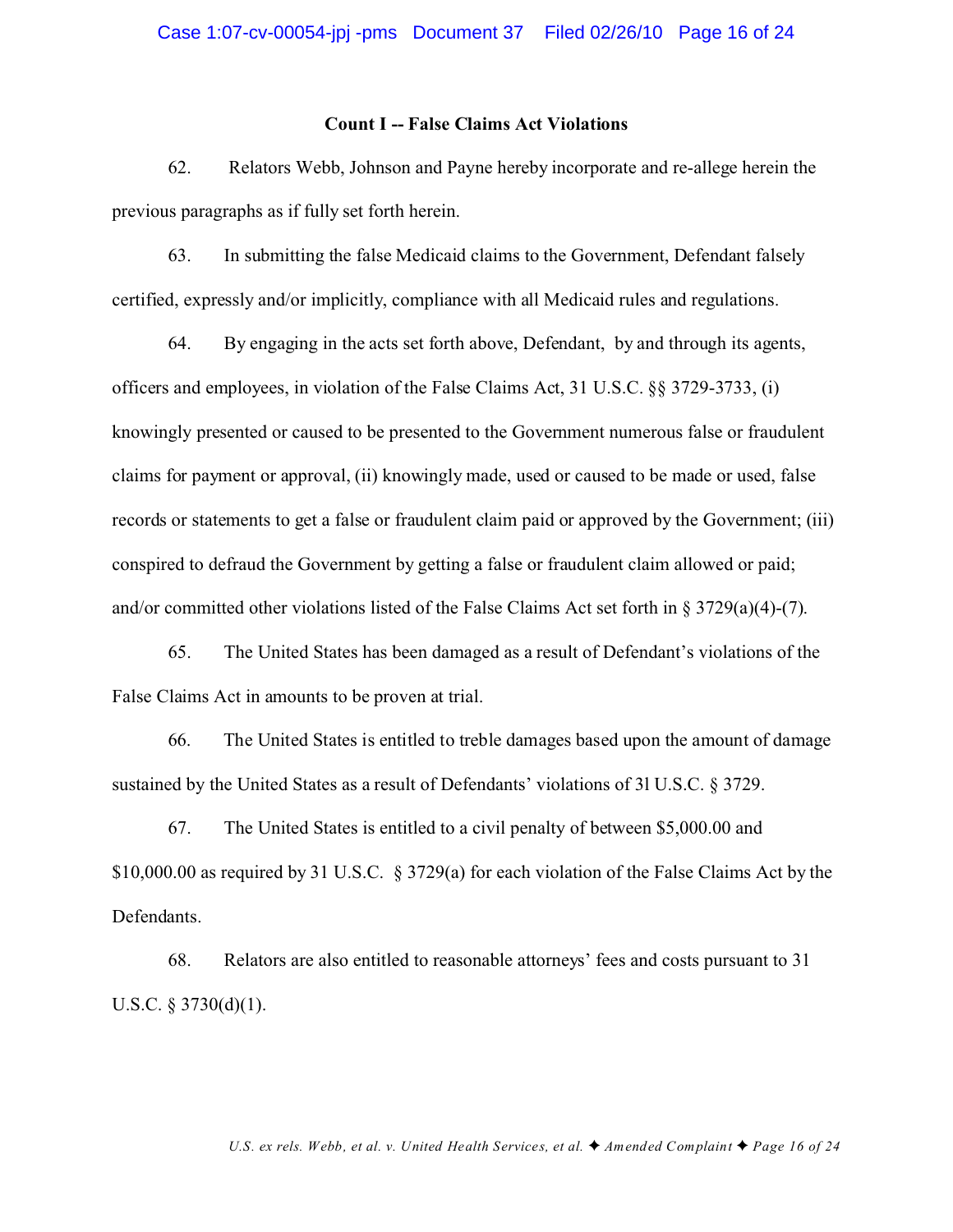#### **Count II -- Virginia Taxpayers Against Fraud Violations Claim**

69. Relators repeat and re-alleges each and every allegation contained in all of the allegations set forth above.

70. Medicaid is actually administered at the state level, and is funded with both federal and state monies. Since Defendant's violations involved monies funded, at least in part, by the Commonwealth of Virginia, Defendant's actions also violated the Virginia Fraud Against Taxpayers Act, Va. Code Ann. sec. 8.01-216.1, et seq.

## **Count III -- Webb's False Claims Act Retaliation Claim**

71. Relator Webb hereby incorporates and realleges herein the previous paragraphs as if fully set forth herein.

72. Relator Webb was discriminated against, and discharged from her employment by Defendant, because of lawful acts done by Webb in furtherance of an action and/or possible action under the False Claims Act and/or investigation of False Claim Act violations that could serve as a basis of an action under the False Claim Act.

73. The actions of Defendant were intentional, violated 31 U.S.C. § 3730 (h) and damaged relator Webb.

74. Webb suffered damages from Defendant's actions that include, but are not limited, to the loss of her job, loss of income, mental anguish, and emotional and mental distress.

75. Therefore, relator Webb is entitled to the relief provided by 31 U.S.C. § 3730(h), including damages in an amount to be determined at trial.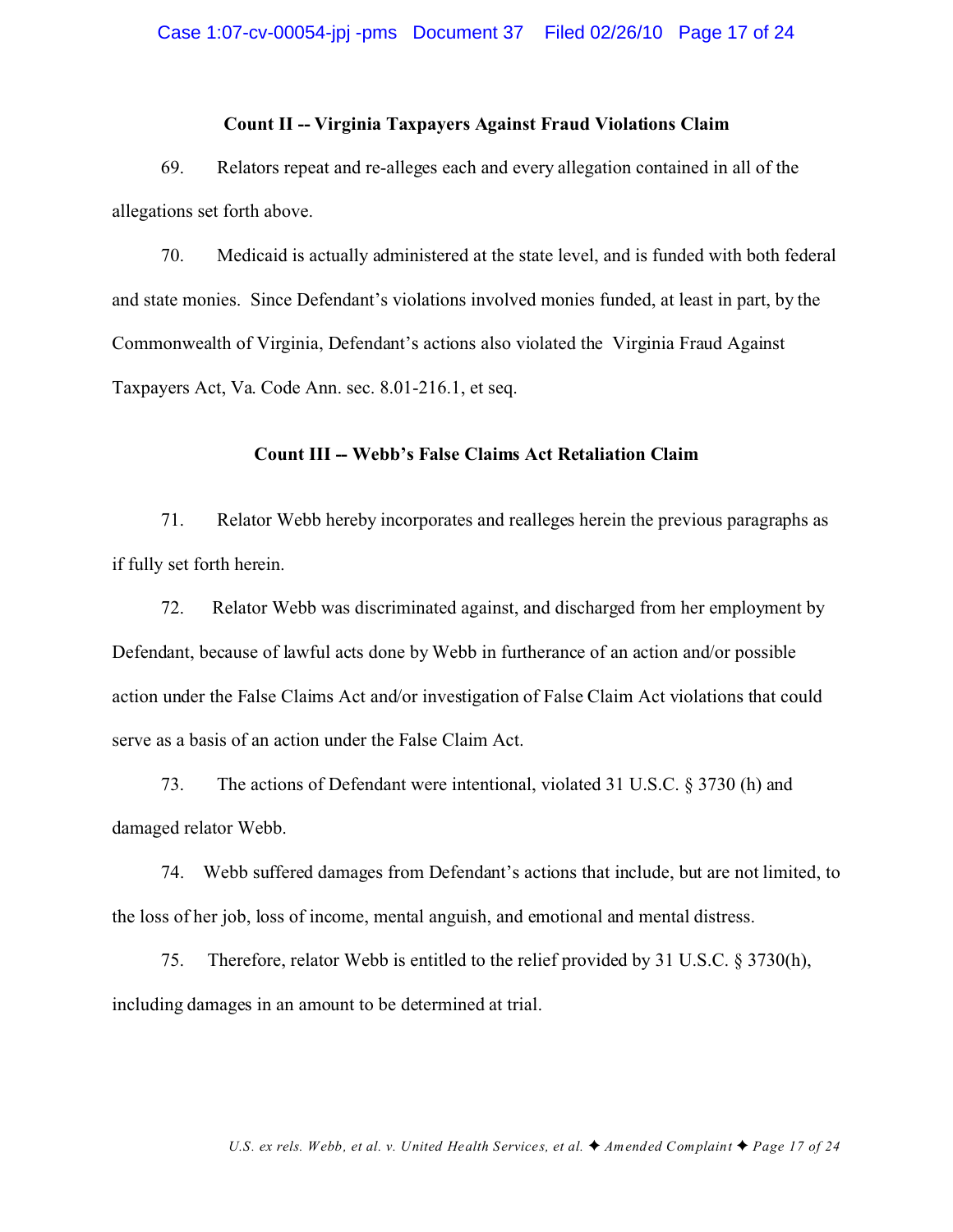#### **Count IV — Webb's Virginia Taxpayers Against Fraud Act Retaliation Claim**

76. Relator Webb hereby incorporates and realleges herein the previous paragraphs as if fully set forth herein.

77. Relator Webb was discriminated against in the terms and conditions of her employment, and ultimately discharged because she opposed the actions of Defendant as set forth in this Complaint that constituted practices referenced in Virginia Code section 8.01-216.3, and otherwise took actions that qualified her for relief under section 8.01-216.8 of the Virginia Code.

78. Therefore, Webb is entitled to the relief provided by Va. Code Ann. section 8.01- 216.8.

#### **Count V -- Johnson's False Claims Act Retaliation Claim**

79. Relator Johnson hereby incorporates and realleges herein the previous paragraphs as if fully set forth herein.

80. Johnson was discriminated against, and discharged from her employment by Defendant, because of lawful acts done by Johnson in furtherance of an action and/or possible action under the False Claims Act and/or investigation of False Claim Act violations that could serve as a basis of an action under the False Claim Act, including their reporting of False Claims Acts violations to federal officials and her participation in the investigation of those violations by those officials and her investigation of the actions of the Defendant that are actionable under the False Claims Act.

81. The actions of Defendant were intentional, violated 31 U.S.C. § 3730 (h) and damaged relator Johnson.

82. Johnson suffered damages from Defendants' actions that include, but are not limited to, the loss of her job, loss of income, mental anguish, and emotional and mental distress.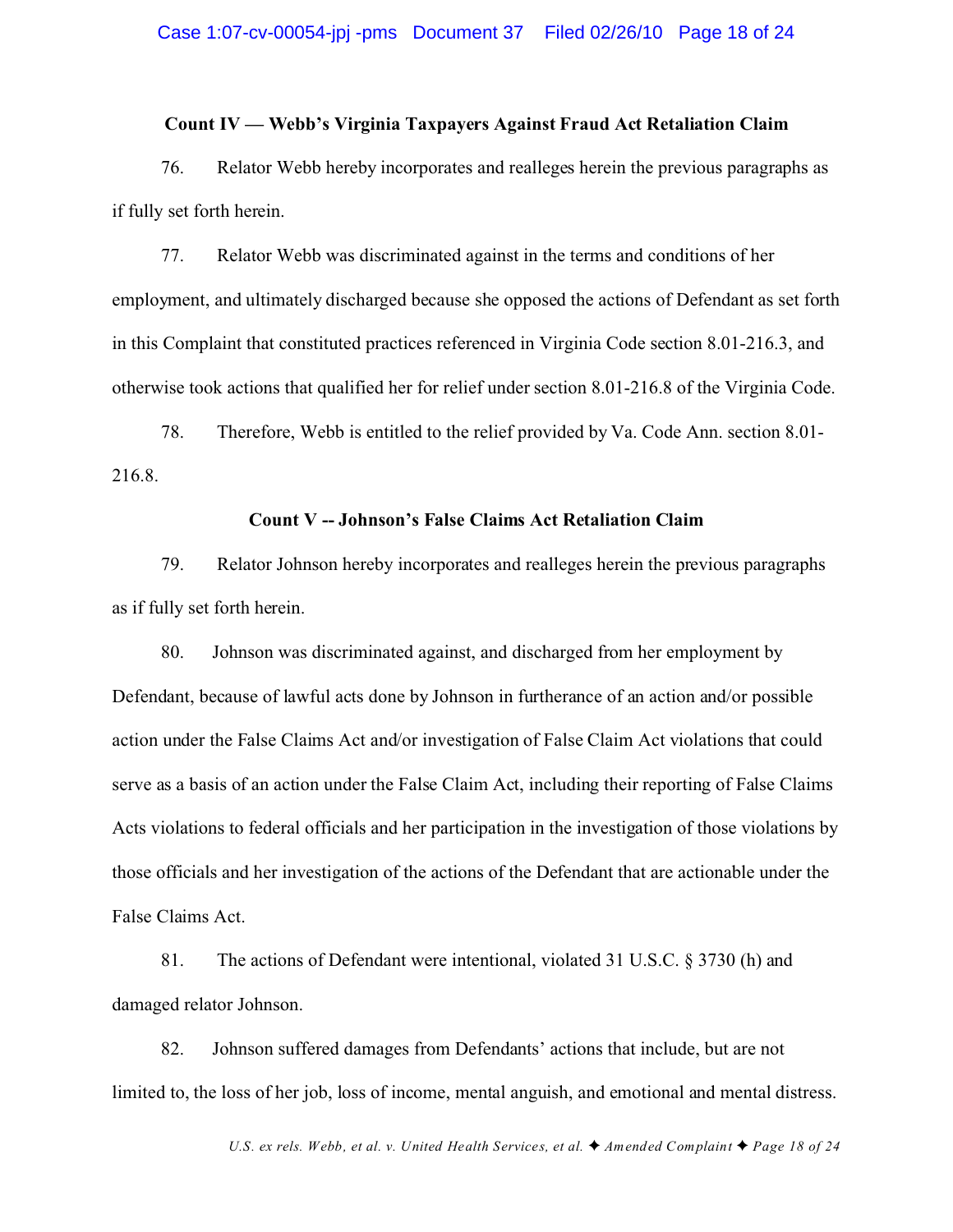#### Case 1:07-cv-00054-jpj -pms Document 37 Filed 02/26/10 Page 19 of 24

83. Therefore, relator Johnson is entitled to the relief provided by 31 U.S.C. § 3730(h), including damages in an amount to be determined at trial.

#### **Count VI — Johnson's Virginia Taxpayers Against Fraud Act Retaliation Claim**

84. Relator Johnson hereby incorporates and realleges herein the previous paragraphs as if fully set forth herein.

85. Relator Johnson was discriminated against in the terms and conditions of her employment, and ultimately discharged because she opposed the actions of Defendant as set forth in this Complaint that constituted practices referenced in Virginia Code section 8.01-216.3, and otherwise took actions that qualified her for relief under section 8.01-216.8 of the Virginia Code.

86. Therefore, Johnson is entitled to the relief provided by Va. Code Ann. section 8.01-216.8.

## **Count VII -- Payne's False Claims Act Retaliation Claim**

87. Relator Payne hereby incorporates and realleges herein the previous paragraphs as if fully set forth herein.

88. Payne was discriminated against, and discharged from her employment by Defendant because of lawful acts done by Payne in furtherance of an action and/or possible action under the False Claims Act and/or investigation of False Claim Act violations that could serve as a basis of an action under the False Claim Act, including their reporting of False Claims Acts violations to federal officials and her participation in the investigation of those violations by those officials and her investigation of the actions of the Defendant that are actionable under the False Claims Act.

89. The actions of defendant were intentional, violated 31 U.S.C. § 3730 (h) and damaged relator Payne.

*U.S. ex rels. Webb, et al. v. United Health Services, et al.*  $\blacklozenge$  *Amended Complaint*  $\blacklozenge$  *Page 19 of 24*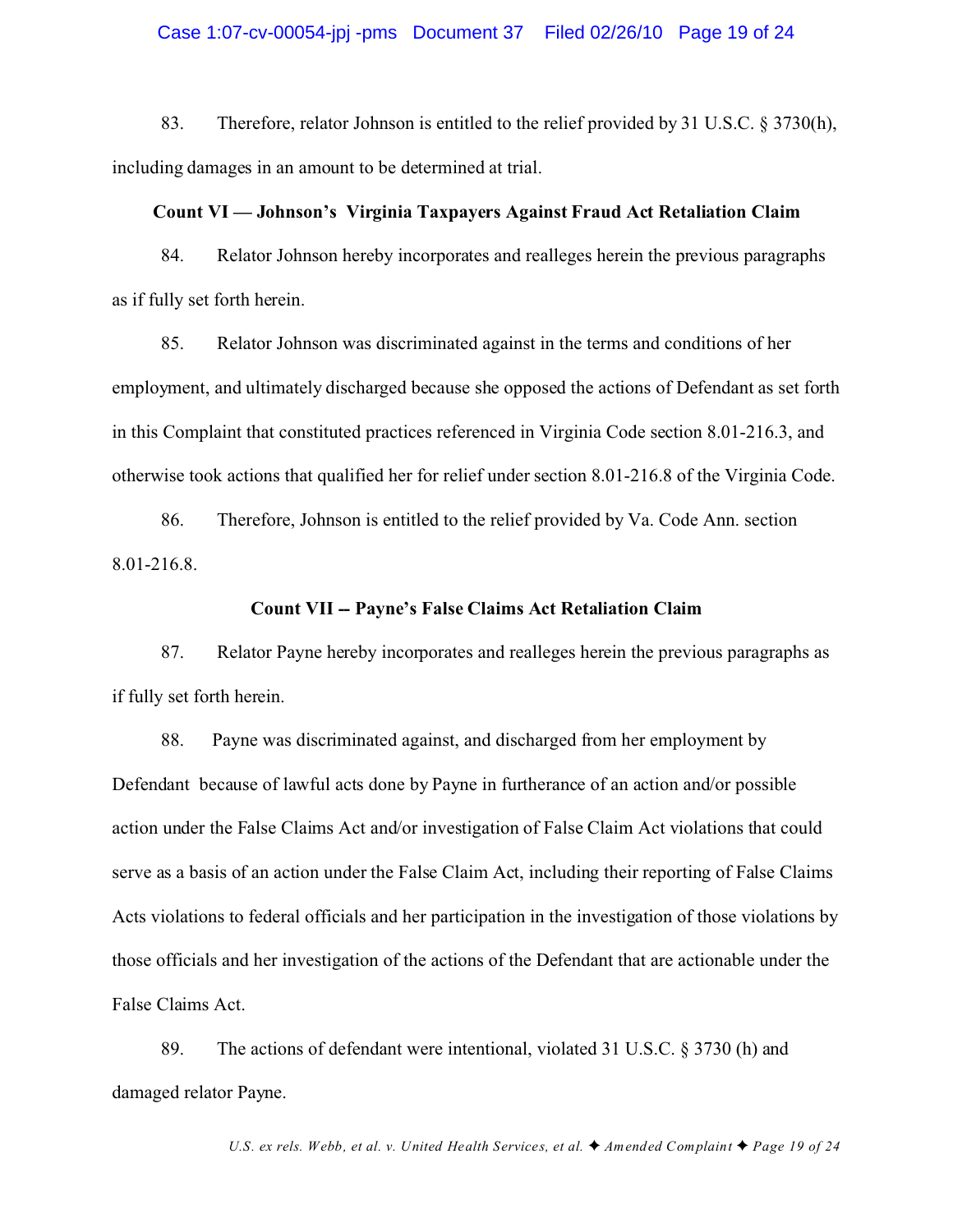#### Case 1:07-cv-00054-jpj -pms Document 37 Filed 02/26/10 Page 20 of 24

90. Payne suffered damages from Defendants' actions that include, but are not limited to, the loss of her job, mental anguish, and emotional and mental distress.

91. Therefore, relator Payne is entitled to the relief provided by 31 U.S.C. § 3730(h), including damages in an amount to be determined at trial.

#### **Count VIII — Payne's Virginia Taxpayers Against Fraud Act Retaliation Claim**

92. Relator Payne hereby incorporates and realleges herein the previous paragraphs as if fully set forth herein.

93. Relator Payne was discriminated against in the terms and conditions of her employment, and ultimately discharged because she opposed the actions of Defendant as set forth in this Complaint that constituted practices referenced in Virginia Code section 8.01-216.3, and otherwise took actions that qualified her for relief under section 8.01-216.8 of the Virginia Code.

94. Therefore, Payne is entitled to the relief provided by Va. Code Ann. section 8.01- 216.8.

## **Count IX — Webb's Sex Discrimination Claim: Disparate Treatment**

95. Webb hereby incorporates and realleges herein the previous paragraphs as if fully set forth herein.

96. The actions of Defendant constitute unlawful sex discrimination.

### **Count X — Webb's Sexual Harassment Claim**

97. Webb hereby incorporates and realleges herein the previous paragraphs as if fully set forth herein.

98. The actions of Defendant constitute unlawful sexual harassment.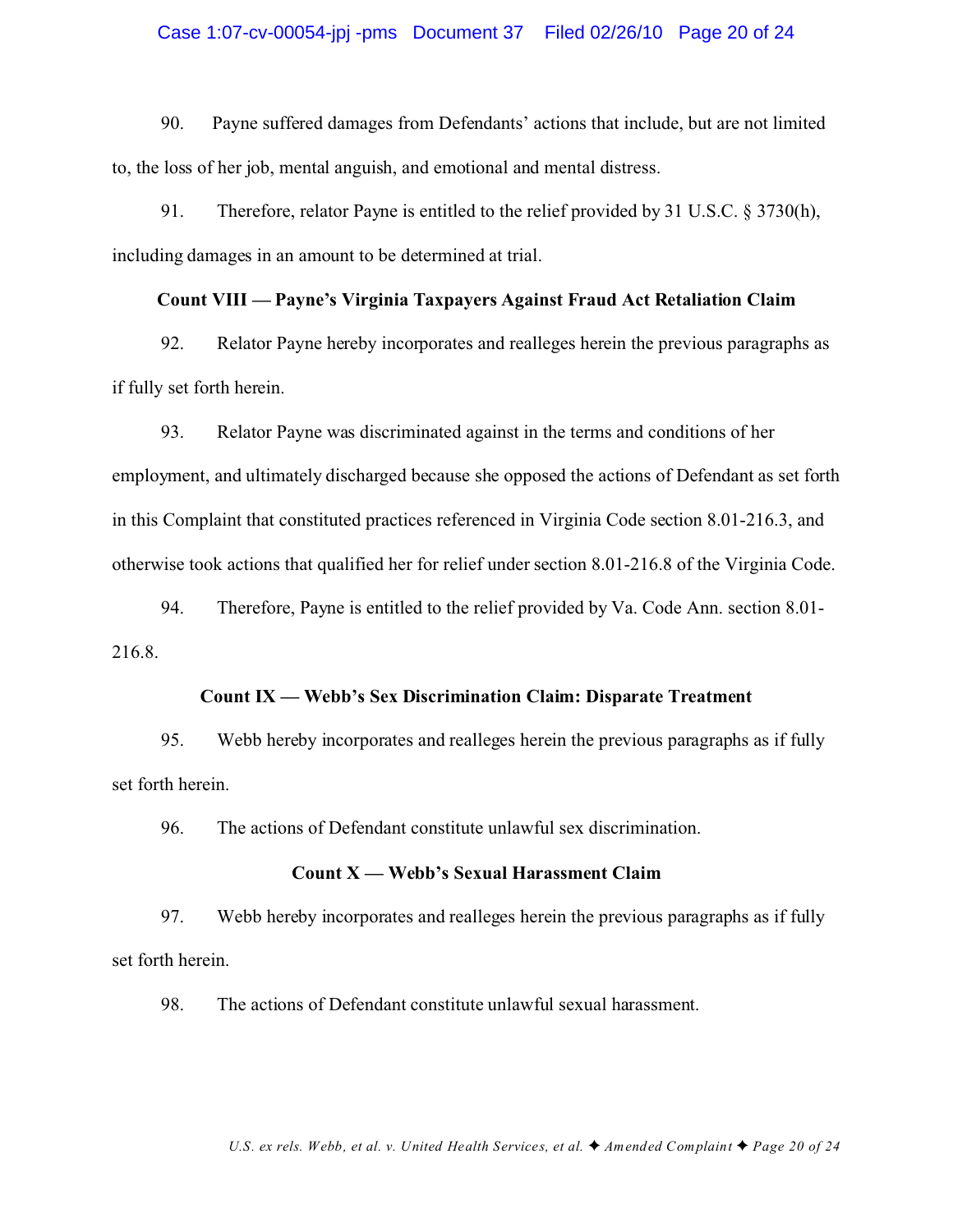#### **Count XI — Webb's Equal Pay Act Violation Claim**

99. Webb hereby incorporates and realleges herein the previous paragraphs as if fully set forth herein.

100. The actions of Defendant violated the Equal Pay Act, 29 U.S.C. section 201, *et seq.*

#### **Count XII — Payne's Sex Discrimination Claim: Disparate Treatment**

101. Payne hereby incorporates and realleges herein the previous paragraphs as if fully set forth herein.

102. The actions of Defendant constitute unlawful sex discrimination.

## **Count XIII — Payne's Sexual Harassment Claim**

103. Payne hereby incorporates and realleges herein the previous paragraphs as if fully set forth herein.

104. The actions of Defendant constitute unlawful sexual harassment.

#### **Count XIV — Johnson's Sex Discrimination Claim: Disparate Treatment**

105. Johnson hereby incorporates and realleges herein the previous paragraphs as if fully set forth herein.

106. The actions of Defendant constitute unlawful sex discrimination.

## **Count XV — Johnson's Sexual Harassment Claim**

107. Johnson hereby incorporates and realleges herein the previous paragraphs as if fully set forth herein.

108. The actions of Defendant constitute unlawful sexual harassment.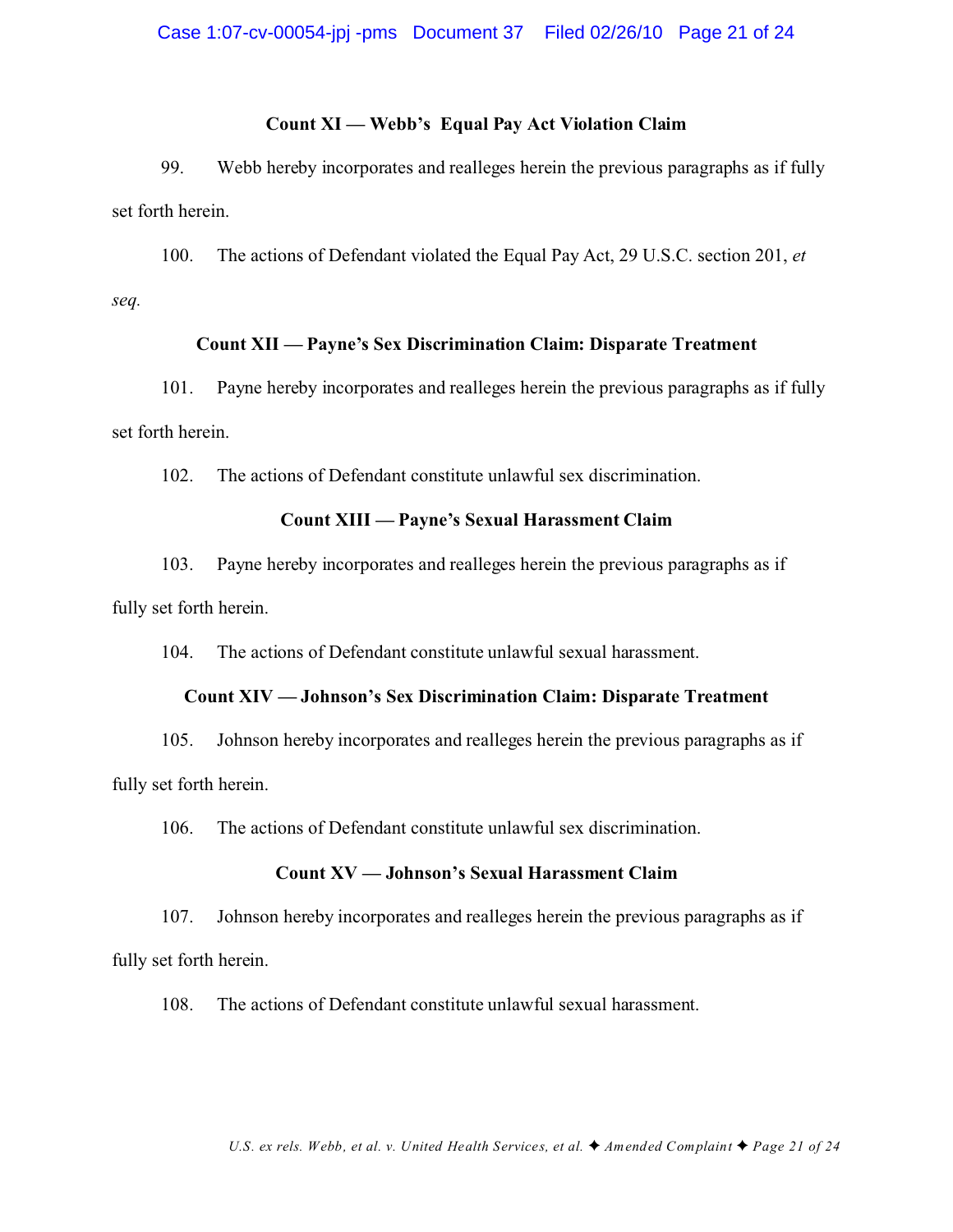# **Count XVI — Johnson's Racial Discrimination Claim**

109. Johnson hereby incorporates and realleges herein the previous paragraphs as if

fully set forth herein.

110. The actions of Defendant constitute unlawful race discrimination.

# **Count XVII — Johnson's Equal Pay Act Claim**

# 111. Johnson hereby incorporates and realleges herein the previous paragraphs as if

fully set forth herein.

112. The actions of Defendant violated the Equal Pay Act, 29 U.S.C. section 201, *et*

*seq.*

**Wherefore,** with respect to Count I, the Relators, on behalf of themselves and the United States, request that this Court grant the following relief:

(a) That judgment be issued against each named Defendant in an amount equal to three times the amount of damages the United States has sustained because of his or its actions, plus a civil penalty of \$5,000 to \$10,000 for each violation of 3l U.S.C. § 3729, and the costs of this action, with interest, including the costs of the United States, and the Commonwealth of Virginia for their expenses related to this action;

(b) That the Relators be awarded all costs incurred, including reasonable attorneys' fees;

(c) That Relators be awarded 25%, but in no event less than 15%, of the proceeds of the resulting judgment in or settlement of this action;

(d) That the Relators and, the United States be awarded prejudgment interest; and

(e) That the United States, and the Relators receive all relief both at law and at equity, as this Court determines is appropriate.

**Wherefore,** with respect to Counts II, IV, and VI, Relators, on behalf of themselves and the Commonwealth of Virginia, request that the Court grant them all of the relief to which they are entitled under the Virginia Taxpayers Against Fraud Act.

**Wherefore,** with respect to Counts III, V, and VII, Relators request that the Court grant the following relief: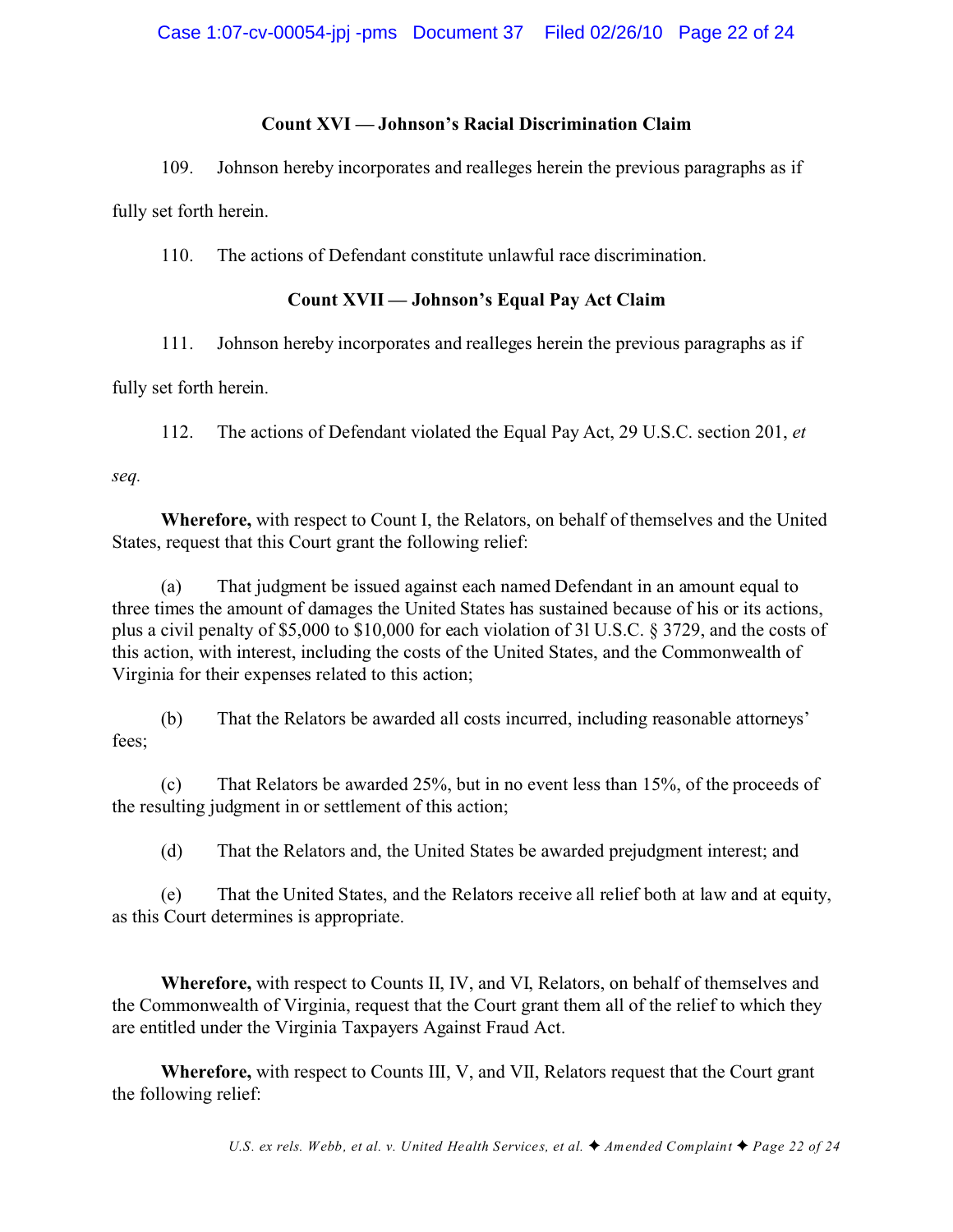# Case 1:07-cv-00054-jpj -pms Document 37 Filed 02/26/10 Page 23 of 24

(a) That Relators be awarded all the relief to which they are entitled pursuant to 31 U.S.C. § 3730 (h), including personal injury damages for emotional and mental distress, two times their back pay, interest on the back pay, front pay or reinstatement, attorneys fees and litigation costs; and

(b) Such other relief as the Court finds appropriate.

**Wherefore**, with respect to the Count XIV through XVII, Relator Johnson requests that the Court grant her the following relief:

(a) compensatory damages;

(b) front pay, back pay, liquidated damages (under the Equal Pay Act), pre-judgment and post-judgment interest, her attorneys' fees and costs expended in this action; and

(c) Such further relief as the Court finds appropriate.

**Wherefore**, with respect to Counts IX through XI, Relator Webb requests that the Court grant her the following relief:

(a) compensatory damages;

(b) front pay, back pay, liquidated damages (under the Equal Pay Act), pre-judgment and post-judgment interest, her attorneys' fees and costs expended in this action; and

(c) Such further relief as the Court finds appropriate.

**Wherefore**, with respect to the Counts XII and XIII, Relator Payne requests that the Court grant her the following relief:

(a) compensatory damages;

(b) front pay, back pay, pre-judgment and post-judgment interest, her attorneys' fees and costs expended in this action; and

(c) Such further relief as the Court finds appropriate.

## **A TRIAL BY JURY IS DEMANDED.**